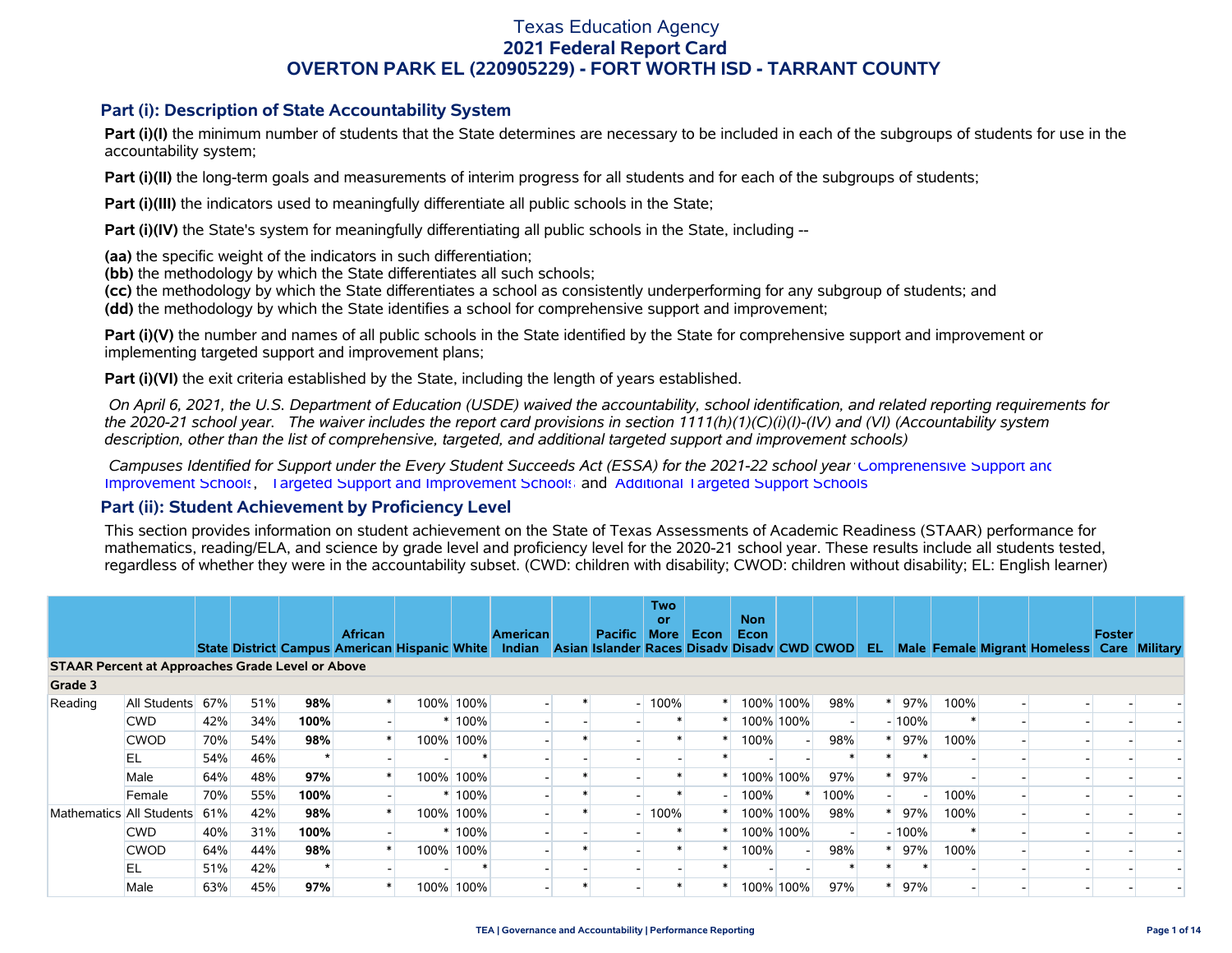|                    |                                                    |     |     |                |                                                                                                  |        |           |                 |        |                          | <b>Two</b><br><b>or</b>  |                          | <b>Non</b> |                          |          |                          |                          |        |                          |                                                      |               |  |
|--------------------|----------------------------------------------------|-----|-----|----------------|--------------------------------------------------------------------------------------------------|--------|-----------|-----------------|--------|--------------------------|--------------------------|--------------------------|------------|--------------------------|----------|--------------------------|--------------------------|--------|--------------------------|------------------------------------------------------|---------------|--|
|                    |                                                    |     |     |                | <b>African</b>                                                                                   |        |           | <b>American</b> |        | <b>Pacific More</b>      |                          | Econ                     | Econ       |                          |          |                          |                          |        |                          |                                                      | <b>Foster</b> |  |
| Mathematics Female |                                                    | 59% | 39% | 100%           | State District Campus American Hispanic White Indian Asian Islander Races Disadv Disadv CWD CWOD |        | * 100%    |                 | $\ast$ |                          | $\ast$                   |                          | $-100%$    |                          | * 100%   | $\overline{\phantom{a}}$ |                          | 100%   |                          | <b>EL</b> Male Female Migrant Homeless Care Military |               |  |
| Grade 4            |                                                    |     |     |                |                                                                                                  |        |           |                 |        |                          |                          |                          |            |                          |          |                          |                          |        |                          |                                                      |               |  |
| Reading            | All Students 62%                                   |     | 48% | 98%            | $\ast$                                                                                           | $\ast$ | 98%       |                 | $\ast$ |                          | $\ast$                   | 86%                      | 100%       | 83%                      | 100%     |                          | $-$ 97%                  | 100%   | $\blacksquare$           |                                                      |               |  |
|                    | <b>CWD</b>                                         | 34% | 32% | 83%            | $\overline{\phantom{a}}$                                                                         | $\ast$ | 80%       |                 |        | $\sim$                   | $\overline{a}$           | $\ast$                   | ∗          | 83%                      |          |                          | ∗                        |        |                          | $\overline{a}$                                       |               |  |
|                    | <b>CWOD</b>                                        | 66% | 51% | 100%           | $\ast$                                                                                           |        | * 100%    |                 | $\ast$ |                          | $\ast$                   | $\ast$                   | 100%       | $-1$                     | 100%     |                          | $-100%$                  | 100%   |                          |                                                      |               |  |
|                    | EL                                                 | 48% | 45% | $\blacksquare$ | $\overline{\phantom{a}}$                                                                         |        |           |                 |        |                          | $\sim$                   |                          |            |                          |          |                          |                          |        |                          |                                                      |               |  |
|                    | Male                                               | 59% | 44% | 97%            | $\overline{\phantom{a}}$                                                                         | $\ast$ | 96%       |                 |        |                          | $\ast$                   | $\ast$                   | 100%       |                          | $*$ 100% |                          | 97%                      |        |                          |                                                      |               |  |
|                    | Female                                             | 66% | 53% | 100%           | $\ast$                                                                                           |        | * 100%    |                 |        |                          | $\ast$                   | $\ast$                   | 100%       | $\ast$                   | 100%     | $\overline{a}$           |                          | 100%   |                          |                                                      |               |  |
|                    | Mathematics All Students                           | 58% | 40% | 98%            | $\ast$                                                                                           | $\ast$ | 98%       |                 | $\ast$ |                          | $\ast$                   | 86%                      | 100%       | 83%                      | 100%     |                          | 97%                      | 100%   |                          |                                                      |               |  |
|                    | <b>CWD</b>                                         | 35% | 29% | 83%            | $\overline{\phantom{a}}$                                                                         | $\ast$ | 80%       |                 |        |                          | $\overline{a}$           | $\ast$                   | $\ast$     | 83%                      |          |                          | $\ast$                   | $\ast$ |                          |                                                      |               |  |
|                    | <b>CWOD</b>                                        | 62% | 41% | 100%           | $\ast$                                                                                           |        | $*100%$   |                 | $\ast$ | $\overline{\phantom{a}}$ | $\ast$                   | $\ast$                   | 100%       | $\blacksquare$           | 100%     |                          | $-100%$                  | 100%   |                          |                                                      |               |  |
|                    | EL                                                 | 46% | 39% | $\blacksquare$ | $\overline{\phantom{a}}$                                                                         |        |           |                 |        |                          | $\overline{a}$           |                          |            |                          |          |                          |                          |        |                          |                                                      |               |  |
|                    | Male                                               | 61% | 43% | 97%            | $\overline{\phantom{a}}$                                                                         | $\ast$ | 96%       |                 |        | $\blacksquare$           | $\ast$                   | $\ast$                   | 100%       | *                        | 100%     |                          | 97%                      |        | $\blacksquare$           | $\overline{\phantom{a}}$                             |               |  |
|                    | Female                                             | 56% | 36% | 100%           | $\ast$                                                                                           |        | * 100%    |                 | $\ast$ |                          | $\ast$                   | $\ast$                   | 100%       | $\ast$                   | 100%     |                          |                          | 100%   | $\sim$                   | $\overline{a}$                                       |               |  |
| Grade 5            |                                                    |     |     |                |                                                                                                  |        |           |                 |        |                          |                          |                          |            |                          |          |                          |                          |        |                          |                                                      |               |  |
| Reading            | All Students                                       | 72% | 62% | 100%           | $\ast$                                                                                           |        | 100% 100% |                 | $\sim$ |                          | $-100%$                  | $\ast$                   | 100%       | $\ast$                   | 100%     |                          | $*100%$                  | 100%   |                          | $\overline{a}$                                       |               |  |
|                    | <b>CWD</b>                                         | 41% | 37% | $\star$        | $\overline{\phantom{a}}$                                                                         |        | $\ast$    |                 |        |                          | $\ast$                   |                          | $\ast$     | $\ast$                   |          |                          | $\ast$                   | $\ast$ |                          |                                                      |               |  |
|                    | <b>CWOD</b>                                        | 77% | 66% | 100%           | $\ast$                                                                                           |        | 100% 100% |                 |        |                          | $\ast$                   | $\ast$                   | 100%       | $\sim$                   | 100%     |                          | * 100%                   | 100%   |                          | $\blacksquare$                                       |               |  |
|                    | EL                                                 | 61% | 60% | $\star$        | $\overline{\phantom{a}}$                                                                         |        | $\ast$    |                 |        |                          | $\overline{a}$           |                          | ∗          |                          | $\ast$   | $\ast$                   |                          | $\ast$ |                          |                                                      |               |  |
|                    | Male                                               | 69% | 58% | 100%           | $\overline{\phantom{a}}$                                                                         |        | * 100%    |                 |        |                          | $\ast$                   | $\blacksquare$           | 100%       | $\ast$                   | 100%     |                          | $-100%$                  |        |                          |                                                      |               |  |
|                    | Female                                             | 76% | 66% | 100%           | $\ast$                                                                                           |        | $*100%$   |                 |        |                          | $\ast$                   | $\ast$                   | 100%       | $\ast$                   | 100%     | $\ast$                   |                          | 100%   |                          |                                                      |               |  |
|                    | Mathematics All Students                           | 69% | 50% | 100%           | $\ast$                                                                                           |        | 100% 100% |                 |        | $\overline{a}$           | 100%                     | $\ast$                   | 100%       | $\ast$                   | 100%     |                          | * 100%                   | 100%   |                          |                                                      |               |  |
|                    | <b>CWD</b>                                         | 47% | 36% | $\star$        | $\overline{\phantom{a}}$                                                                         |        | $\ast$    |                 |        |                          | $\ast$                   |                          | $\ast$     | $\ast$                   |          | шI                       | $\ast$                   |        |                          |                                                      |               |  |
|                    | <b>CWOD</b>                                        | 73% | 52% | 100%           | $\ast$                                                                                           |        | 100% 100% |                 |        |                          | $\ast$                   | $\ast$                   | 100%       | $\overline{\phantom{a}}$ | 100%     |                          | $*100%$                  | 100%   |                          | $\overline{\phantom{a}}$                             |               |  |
|                    | EL.                                                | 59% | 50% | $\star$        | $\overline{\phantom{a}}$                                                                         |        | $\ast$    |                 |        |                          | $\overline{\phantom{a}}$ | $\overline{a}$           | $\ast$     |                          | $\ast$   | $\ast$                   | $\overline{\phantom{a}}$ | $\ast$ | $\overline{\phantom{a}}$ | $\sim$                                               |               |  |
|                    | Male                                               | 70% | 51% | 100%           | $\overline{\phantom{a}}$                                                                         |        | * 100%    |                 |        |                          | $\ast$                   | $\blacksquare$           | 100%       | $\ast$                   | 100%     |                          | $-100%$                  |        |                          |                                                      |               |  |
|                    | Female                                             | 69% | 49% | 100%           | $\ast$                                                                                           |        | $*100\%$  |                 |        |                          | $\ast$                   | $\ast$                   | 100%       | ∗                        | 100%     | $\ast$                   |                          | 100%   |                          |                                                      |               |  |
| Science            | All Students 61%                                   |     | 41% | 97%            | $\ast$                                                                                           | 100%   | 96%       |                 |        |                          | $-100%$                  | $\ast$                   | 97%        | $\ast$                   | 97%      | $\ast$                   | 93%                      | 100%   |                          |                                                      |               |  |
|                    | <b>CWD</b>                                         | 36% | 30% | $\star$        | $\overline{\phantom{a}}$                                                                         |        |           |                 |        |                          | $\ast$                   |                          | $\ast$     | $\ast$                   |          |                          |                          |        |                          |                                                      |               |  |
|                    | <b>CWOD</b>                                        | 65% | 43% | 97%            | $\ast$                                                                                           | 100%   | 96%       |                 |        |                          | $\ast$                   | $\ast$                   | 97%        |                          | 97%      | $\ast$                   | 92%                      | 100%   |                          |                                                      |               |  |
|                    | EL                                                 | 43% | 36% | $\star$        | $\overline{\phantom{a}}$                                                                         |        | $\ast$    |                 |        |                          | $\sim$                   | $\overline{\phantom{a}}$ |            |                          | $\ast$   | $\ast$                   |                          |        |                          |                                                      |               |  |
|                    | Male                                               | 63% | 43% | 93%            | $\overline{a}$                                                                                   | $\ast$ | 92%       |                 |        |                          | $\ast$                   | $\overline{a}$           | 93%        | $\ast$                   | 92%      |                          | 93%                      |        |                          | $\overline{a}$                                       |               |  |
|                    | Female                                             | 59% | 38% | 100%           | $\ast$                                                                                           |        | * 100%    |                 |        |                          | $\ast$                   | $\ast$                   | 100%       | $\ast$                   | 100%     | $\ast$                   |                          | 100%   | $\overline{\phantom{a}}$ | $\overline{\phantom{a}}$                             |               |  |
|                    | <b>STAAR Percent at Meets Grade Level or Above</b> |     |     |                |                                                                                                  |        |           |                 |        |                          |                          |                          |            |                          |          |                          |                          |        |                          |                                                      |               |  |
| Grade 3            |                                                    |     |     |                |                                                                                                  |        |           |                 |        |                          |                          |                          |            |                          |          |                          |                          |        |                          |                                                      |               |  |
| Reading            | All Students 38%                                   |     | 25% | 90%            | $\ast$                                                                                           | 100%   | 91%       |                 |        | $\overline{\phantom{a}}$ | 80%                      | $\ast$                   | 92%        | 86%                      | 91%      | $\ast$                   | 84%                      | 100%   | $\overline{\phantom{a}}$ |                                                      |               |  |
|                    | <b>CWD</b>                                         | 23% | 21% | 86%            | $\blacksquare$                                                                                   |        | * 100%    |                 |        |                          | $\ast$                   | $\ast$                   | 83%        | 86%                      |          | $\overline{a}$           | 83%                      | $\ast$ |                          |                                                      |               |  |
|                    | <b>CWOD</b>                                        | 40% | 26% | 91%            | $\ast$                                                                                           | 100%   | 90%       |                 |        |                          | $\ast$                   | $\ast$                   | 92%        |                          | 91%      | $\ast$                   | 84%                      | 100%   |                          |                                                      |               |  |
|                    | EL                                                 | 24% | 19% | $\star$        | $\overline{a}$                                                                                   |        |           |                 |        |                          | $\sim$                   | $\ast$                   |            |                          | $\ast$   | $\ast$                   |                          |        | $\sim$                   | $\sim$                                               |               |  |
|                    | Male                                               | 36% | 24% | 84%            | $\ast$                                                                                           | 100%   | 86%       |                 | $\ast$ |                          | $\ast$                   | $\ast$                   | 85%        | 83%                      | 84%      | $\ast$                   | 84%                      |        |                          | $\overline{\phantom{a}}$                             |               |  |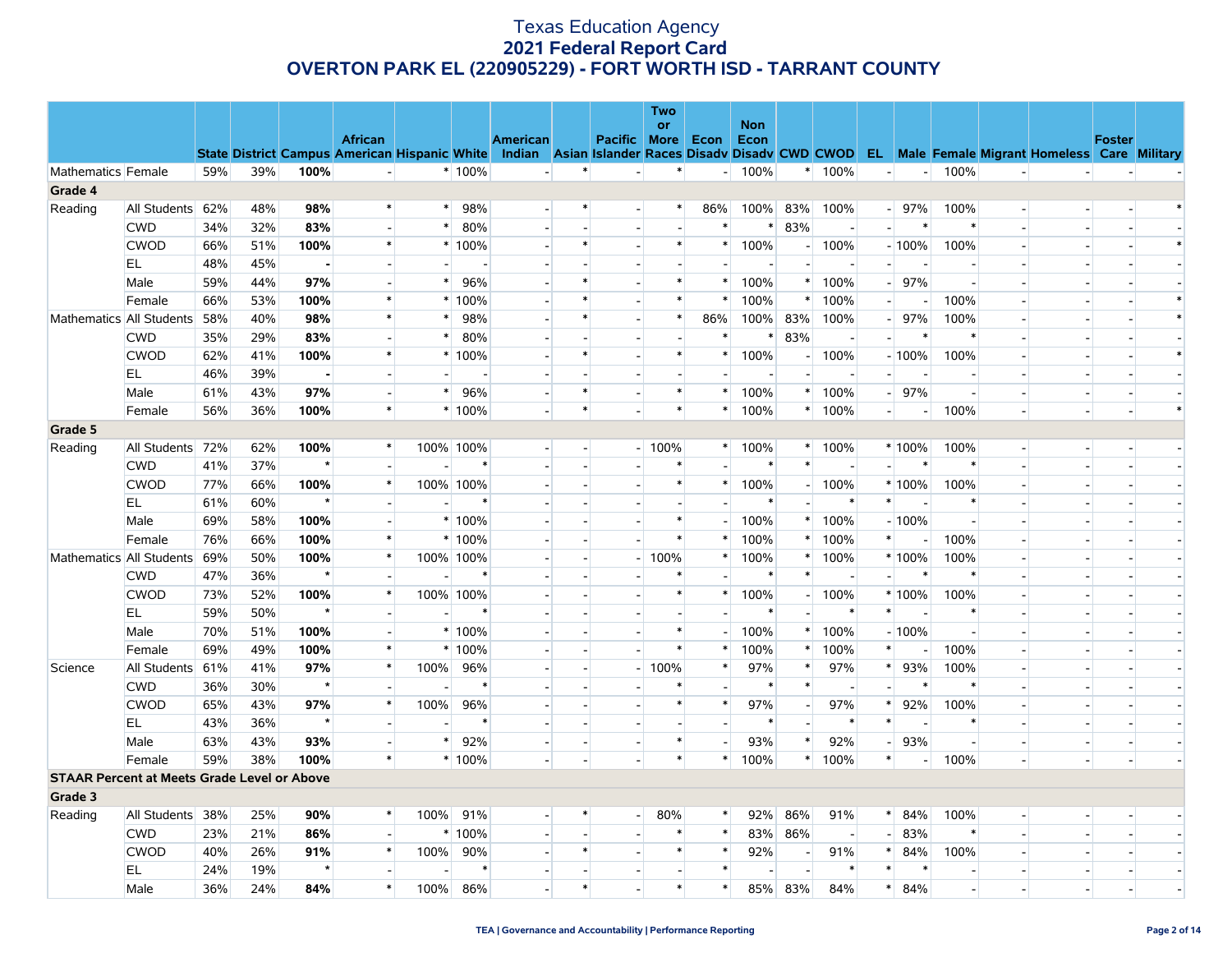|                                             |                          |     |     |                |                                                                                                  |        |           |                          |        |                          | <b>Two</b>               |                          |                    |           |                          |                          |         |        |                          |                                                      |               |  |
|---------------------------------------------|--------------------------|-----|-----|----------------|--------------------------------------------------------------------------------------------------|--------|-----------|--------------------------|--------|--------------------------|--------------------------|--------------------------|--------------------|-----------|--------------------------|--------------------------|---------|--------|--------------------------|------------------------------------------------------|---------------|--|
|                                             |                          |     |     |                | <b>African</b>                                                                                   |        |           | <b>American</b>          |        | Pacific More             | <b>or</b>                | Econ                     | <b>Non</b><br>Econ |           |                          |                          |         |        |                          |                                                      | <b>Foster</b> |  |
|                                             |                          |     |     |                | State District Campus American Hispanic White Indian Asian Islander Races Disady Disady CWD CWOD |        |           |                          |        |                          |                          |                          |                    |           |                          |                          |         |        |                          | <b>EL</b> Male Female Migrant Homeless Care Military |               |  |
| Reading                                     | Female                   | 40% | 27% | 100%           | $\blacksquare$                                                                                   |        | $*100%$   |                          | $\ast$ |                          | $\ast$                   | $\overline{a}$           | 100%               | $\ast$    | 100%                     | $\overline{a}$           |         | 100%   |                          |                                                      |               |  |
|                                             | Mathematics All Students | 30% | 17% | 92%            | $\ast$                                                                                           | 100%   | 93%       |                          | $\ast$ |                          | 80%                      | $\ast$                   |                    | 93% 100%  | 91%                      | $\ast$                   | 92%     | 92%    | $\overline{a}$           |                                                      |               |  |
|                                             | <b>CWD</b>               | 21% | 21% | 100%           | $\blacksquare$                                                                                   |        | * 100%    |                          |        |                          | $\ast$                   | $\ast$                   |                    | 100% 100% |                          |                          | $-100%$ | $\ast$ |                          |                                                      |               |  |
|                                             | <b>CWOD</b>              | 31% | 16% | 91%            | $\ast$                                                                                           | 100%   | 93%       |                          |        |                          | $\ast$                   | $\ast$                   | 92%                |           | 91%                      | $\ast$                   | 91%     | 92%    |                          |                                                      |               |  |
|                                             | EL                       | 20% | 14% | $\star$        | $\blacksquare$                                                                                   |        |           |                          |        |                          | $\blacksquare$           | $\ast$                   |                    |           |                          | $\ast$                   |         |        |                          |                                                      |               |  |
|                                             | Male                     | 33% | 19% | 92%            | $\ast$                                                                                           | 100%   | 93%       |                          | $\ast$ | $\overline{\phantom{a}}$ | $\ast$                   | $\ast$                   |                    | 94% 100%  | 91%                      | $\ast$                   | 92%     |        | $\overline{a}$           |                                                      |               |  |
|                                             | Female                   | 27% | 15% | 92%            | $\overline{a}$                                                                                   | *      | 94%       |                          | $\ast$ |                          | $\ast$                   | $\overline{\phantom{a}}$ | 92%                |           | 92%                      |                          |         | 92%    | $\overline{\phantom{a}}$ | $\overline{\phantom{a}}$                             |               |  |
| Grade 4                                     |                          |     |     |                |                                                                                                  |        |           |                          |        |                          |                          |                          |                    |           |                          |                          |         |        |                          |                                                      |               |  |
| Reading                                     | All Students             | 36% | 24% | 89%            | $\ast$                                                                                           | *      | 89%       |                          | $\ast$ | $\overline{\phantom{a}}$ | $\ast$                   | 71%                      | 91%                | 83%       | 90%                      |                          | $-$ 77% | 100%   | $\overline{\phantom{a}}$ |                                                      |               |  |
|                                             | <b>CWD</b>               | 20% | 20% | 83%            | $\overline{\phantom{a}}$                                                                         | $\ast$ | 80%       |                          |        | $\overline{\phantom{a}}$ | $\overline{\phantom{a}}$ | $\ast$                   | ∗                  | 83%       | $\overline{\phantom{a}}$ | $\overline{\phantom{a}}$ | ∗       | $\ast$ | $\overline{a}$           | $\overline{\phantom{a}}$                             |               |  |
|                                             | <b>CWOD</b>              | 38% | 25% | 90%            | $\ast$                                                                                           | $\ast$ | 90%       |                          | $\ast$ |                          | $\ast$                   | $\ast$                   | 91%                |           | 90%                      |                          | 78%     | 100%   |                          |                                                      |               |  |
|                                             | EL                       | 22% | 20% | $\blacksquare$ | $\blacksquare$                                                                                   |        |           |                          |        |                          | $\blacksquare$           |                          |                    |           |                          |                          |         |        | $\blacksquare$           |                                                      |               |  |
|                                             | Male                     | 34% | 22% | 77%            | $\overline{\phantom{a}}$                                                                         | $\ast$ | 76%       |                          |        |                          | $\ast$                   | $\ast$                   | 81%                |           | 78%                      | $\overline{\phantom{0}}$ | 77%     |        | $\overline{a}$           |                                                      |               |  |
|                                             | Female                   | 38% | 27% | 100%           | $\ast$                                                                                           |        | * 100%    |                          |        |                          | $\ast$                   | $\ast$                   | 100%               |           | 100%                     |                          |         | 100%   |                          |                                                      |               |  |
| Mathematics All Students                    |                          | 35% | 20% | 92%            | $\ast$                                                                                           | $\ast$ | 92%       |                          |        |                          | $\ast$                   | 43%                      | 98%                | 83%       | 93%                      |                          | 93%     | 91%    | $\sim$                   |                                                      |               |  |
|                                             | <b>CWD</b>               | 22% | 20% | 83%            | $\blacksquare$                                                                                   | *      | 80%       |                          |        |                          | $\overline{\phantom{a}}$ | $\ast$                   | $\ast$             | 83%       |                          |                          |         |        | $\overline{a}$           |                                                      |               |  |
|                                             | <b>CWOD</b>              | 37% | 20% | 93%            | $\ast$                                                                                           | $\ast$ | 94%       |                          | $\ast$ | $\overline{\phantom{a}}$ | $\ast$                   | $\ast$                   | 98%                |           | 93%                      |                          | 96%     | 91%    |                          | $\overline{a}$                                       |               |  |
|                                             | EL                       | 23% | 18% |                | $\overline{\phantom{a}}$                                                                         |        |           |                          |        |                          | $\overline{\phantom{a}}$ |                          |                    |           |                          |                          |         |        | $\overline{\phantom{a}}$ |                                                      |               |  |
|                                             | Male                     | 38% | 22% | 93%            | $\blacksquare$                                                                                   | $\ast$ | 96%       | $\overline{\phantom{a}}$ | $\ast$ | $\overline{\phantom{a}}$ | $\ast$                   | $\ast$                   | 100%               | $\ast$    | 96%                      | $\overline{a}$           | 93%     |        | $\blacksquare$           | $\blacksquare$                                       |               |  |
|                                             | Female                   | 32% | 18% | 91%            | $\ast$                                                                                           | $\ast$ | 90%       |                          | $\ast$ |                          | $\ast$                   | $\ast$                   | 97%                | $\ast$    | 91%                      |                          |         | 91%    | $\overline{\phantom{m}}$ |                                                      |               |  |
| Grade 5                                     |                          |     |     |                |                                                                                                  |        |           |                          |        |                          |                          |                          |                    |           |                          |                          |         |        |                          |                                                      |               |  |
| Reading                                     | All Students 45%         |     | 35% | 95%            | $\ast$                                                                                           | 100%   | 96%       |                          |        | $\overline{\phantom{a}}$ | 80%                      | $\ast$                   | 95%                | $\ast$    | 95%                      | $\ast$                   | 89%     | 100%   | $\overline{a}$           | $\overline{\phantom{a}}$                             |               |  |
|                                             | <b>CWD</b>               | 22% | 24% | $\star$        | $\overline{\phantom{a}}$                                                                         |        | ∗         |                          |        |                          | $\ast$                   |                          | $\ast$             | $\ast$    |                          |                          |         |        | $\blacksquare$           |                                                      |               |  |
|                                             | <b>CWOD</b>              | 49% | 36% | 95%            | $\ast$                                                                                           | 100%   | 96%       |                          |        |                          | $\ast$                   | $\ast$                   | 95%                |           | 95%                      | ∗                        | 88%     | 100%   |                          |                                                      |               |  |
|                                             | <b>EL</b>                | 30% | 30% |                | $\overline{a}$                                                                                   |        |           |                          |        |                          | $\overline{\phantom{a}}$ | $\overline{\phantom{a}}$ |                    |           |                          | $\ast$                   |         |        | $\overline{\phantom{a}}$ | $\overline{\phantom{a}}$                             |               |  |
|                                             | Male                     | 42% | 31% | 89%            | $\blacksquare$                                                                                   | $\ast$ | 92%       |                          |        |                          | $\ast$                   | $\overline{\phantom{0}}$ | 89%                | $\ast$    | 88%                      |                          | 89%     |        |                          |                                                      |               |  |
|                                             | Female                   | 49% | 39% | 100%           | $\ast$                                                                                           |        | * 100%    |                          |        | $\overline{\phantom{a}}$ | $\ast$                   | $\ast$                   | 100%               | $\ast$    | 100%                     | $\ast$                   |         | 100%   |                          |                                                      |               |  |
| Mathematics All Students                    |                          | 43% | 27% | 98%            | $\ast$                                                                                           |        | 100% 100% |                          |        | $\sim$                   | 80%                      | $\ast$                   | 98%                | $\ast$    | 98%                      | $\ast$                   | 96%     | 100%   | $\overline{a}$           |                                                      |               |  |
|                                             | <b>CWD</b>               | 24% | 25% | $\star$        | $\overline{a}$                                                                                   |        | $\ast$    |                          |        |                          | $\ast$                   |                          | $\ast$             |           |                          |                          | $\ast$  |        | $\overline{\phantom{a}}$ |                                                      |               |  |
|                                             | <b>CWOD</b>              | 46% | 27% | 98%            | $\ast$                                                                                           |        | 100% 100% |                          |        |                          | $\ast$                   | $\ast$                   | 98%                |           | 98%                      | $\ast$                   | 96%     | 100%   | $\overline{\phantom{a}}$ |                                                      |               |  |
|                                             | <b>EL</b>                | 30% | 23% | $\star$        | $\blacksquare$                                                                                   |        | $\ast$    |                          |        |                          |                          |                          | $\ast$             |           | $\ast$                   | $\ast$                   |         | $\ast$ |                          |                                                      |               |  |
|                                             | Male                     | 45% | 27% | 96%            | $\overline{\phantom{a}}$                                                                         |        | $*100%$   |                          |        | $\overline{\phantom{a}}$ | $\ast$                   | $\overline{\phantom{a}}$ | 96%                | $\ast$    | 96%                      |                          | 96%     |        | $\overline{a}$           |                                                      |               |  |
|                                             | Female                   | 42% | 26% | 100%           | $\ast$                                                                                           |        | * 100%    |                          |        |                          | $\ast$                   | $\ast$                   | 100%               |           | 100%                     | $\ast$                   |         | 100%   |                          |                                                      |               |  |
| Science                                     | All Students             | 30% | 15% | 75%            | $\ast$                                                                                           | 40%    | 79%       |                          |        | $\overline{\phantom{a}}$ | 80%                      | $\ast$                   | 74%                | $\ast$    | 73%                      | $\ast$                   | 74%     | 75%    | $\overline{\phantom{a}}$ |                                                      |               |  |
|                                             | <b>CWD</b>               | 20% | 21% | $\star$        | $\overline{\phantom{a}}$                                                                         |        | $\ast$    |                          |        |                          | $\ast$                   |                          | $\ast$             | $\ast$    |                          |                          | ∗       | $\ast$ |                          |                                                      |               |  |
|                                             | <b>CWOD</b>              | 32% | 14% | 73%            | $\ast$                                                                                           | 40%    | 78%       |                          |        |                          | $\ast$                   | $\ast$                   | 73%                |           | 73%                      | $\ast$                   | 73%     | 74%    | $\blacksquare$           |                                                      |               |  |
|                                             | EL                       | 14% | 10% | $\star$        | $\overline{\phantom{a}}$                                                                         |        | $\ast$    |                          |        |                          |                          | $\overline{a}$           | $\ast$             |           | $\ast$                   | $\ast$                   |         | $\ast$ | $\sim$                   |                                                      |               |  |
|                                             | Male                     | 34% | 18% | 74%            | $\overline{\phantom{a}}$                                                                         | $\ast$ | 76%       |                          |        |                          | $\ast$                   |                          | 74%                |           | 73%                      |                          | 74%     |        | $\overline{\phantom{a}}$ |                                                      |               |  |
|                                             | Female                   | 27% | 13% | 75%            | $\ast$                                                                                           | $\ast$ | 81%       | $\overline{a}$           |        |                          | $\ast$                   | $\ast$                   | 74%                | $\ast$    | 74%                      | $\ast$                   |         | 75%    | $\overline{a}$           | $\overline{a}$                                       |               |  |
| <b>STAAR Percent at Masters Grade Level</b> |                          |     |     |                |                                                                                                  |        |           |                          |        |                          |                          |                          |                    |           |                          |                          |         |        |                          |                                                      |               |  |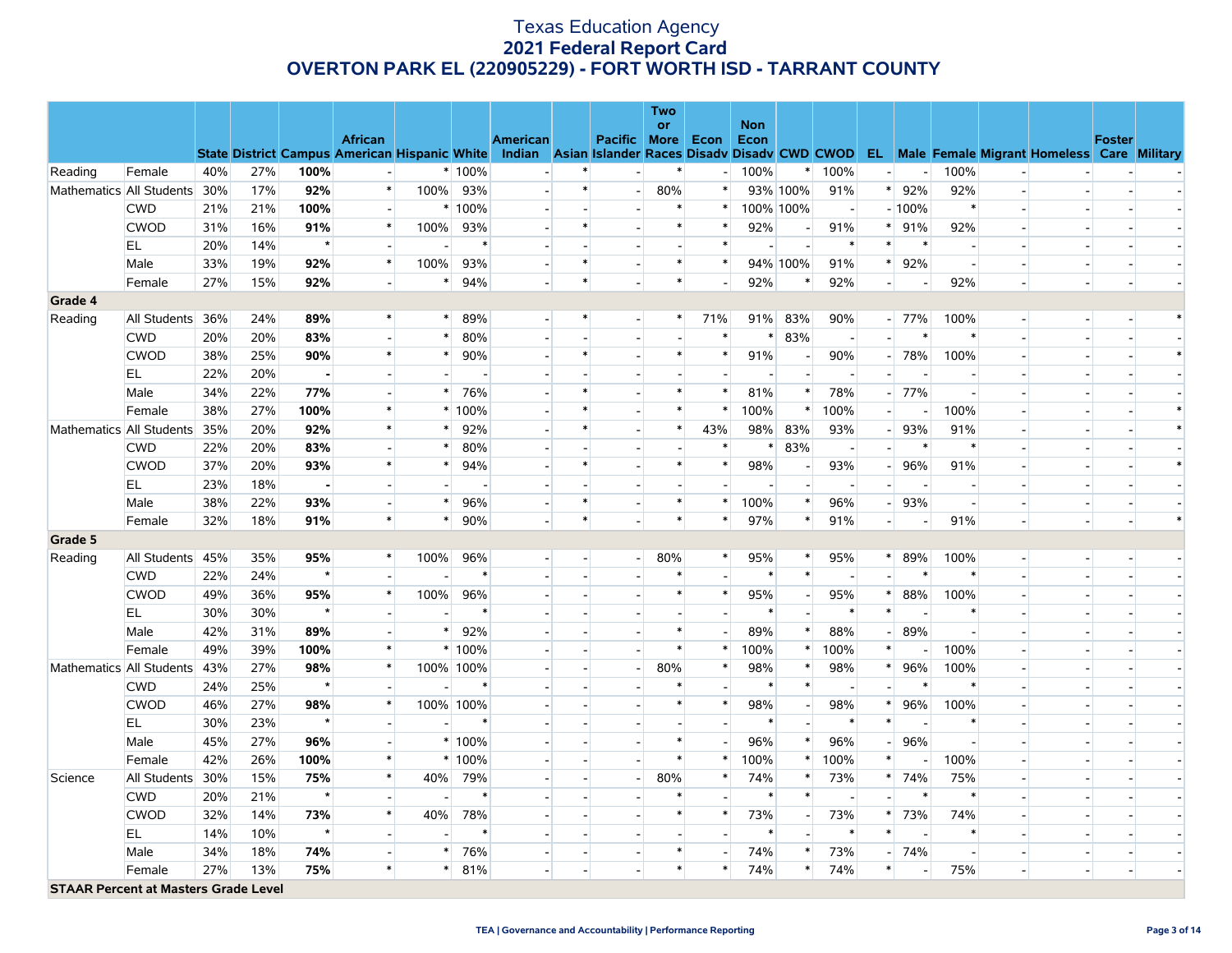|         |                          |     |     |                |                          |        |        |                          |        |                          | <b>Two</b><br><b>or</b> |                          | <b>Non</b> |        |        |                          |        |        |        |                                                                                                                                                |               |        |
|---------|--------------------------|-----|-----|----------------|--------------------------|--------|--------|--------------------------|--------|--------------------------|-------------------------|--------------------------|------------|--------|--------|--------------------------|--------|--------|--------|------------------------------------------------------------------------------------------------------------------------------------------------|---------------|--------|
|         |                          |     |     |                | <b>African</b>           |        |        | <b>American</b>          |        | Pacific More             |                         | Econ                     | Econ       |        |        |                          |        |        |        | State District Campus American Hispanic White Indian Asian Islander Races Disady Disady CWD CWOD EL Male Female Migrant Homeless Care Military | <b>Foster</b> |        |
| Grade 3 |                          |     |     |                |                          |        |        |                          |        |                          |                         |                          |            |        |        |                          |        |        |        |                                                                                                                                                |               |        |
| Reading | All Students             | 19% | 11% | 75%            | $\ast$                   | 70%    | 78%    |                          | $\ast$ | $\overline{\phantom{a}}$ | 60%                     | $\ast$                   | 78%        | 57%    | 77%    | $\ast$                   | 68%    | 84%    |        | $\overline{\phantom{a}}$                                                                                                                       |               |        |
|         | <b>CWD</b>               | 7%  | 5%  | 57%            | $\sim$                   | $\ast$ | 80%    |                          |        |                          | $\ast$                  | $\ast$                   | 67%        | 57%    |        | $\overline{\phantom{a}}$ | 67%    | $\ast$ |        | $\overline{\phantom{a}}$                                                                                                                       |               |        |
|         | <b>CWOD</b>              | 21% | 12% | 77%            | $\ast$                   | 78%    | 78%    |                          | $\ast$ |                          | $\ast$                  | $\ast$                   | 79%        |        | 77%    | ∗                        | 69%    | 88%    |        |                                                                                                                                                |               |        |
|         | EL.                      | 11% | 8%  | $\star$        | $\sim$                   |        | $\ast$ |                          |        |                          | $\sim$                  | $\ast$                   |            |        | $\ast$ | $\ast$                   | $\ast$ |        |        | $\overline{a}$                                                                                                                                 |               |        |
|         | Male                     | 17% | 10% | 68%            | $\ast$                   | 50%    | 75%    |                          | $\ast$ |                          | $\ast$                  | $\ast$                   | 74%        | 67%    | 69%    | $\ast$                   | 68%    |        |        |                                                                                                                                                |               |        |
|         | Female                   | 20% | 12% | 84%            | $\overline{a}$           | $\ast$ | 82%    |                          | $\ast$ |                          | $\ast$                  | $\overline{a}$           | 84%        |        | 88%    | $\overline{\phantom{a}}$ |        | 84%    |        | $\overline{\phantom{a}}$                                                                                                                       |               |        |
|         | Mathematics All Students | 14% | 7%  | 76%            | $\ast$                   | 90%    | 78%    |                          | $\ast$ | $\blacksquare$           | 40%                     | $\ast$                   | 78%        | 86%    | 75%    | $\ast$                   | 79%    | 72%    |        |                                                                                                                                                |               |        |
|         | <b>CWD</b>               | 7%  | 7%  | 86%            | $\sim$                   |        | * 100% |                          |        |                          | $\ast$                  | $\ast$                   | 83%        | 86%    |        |                          | 83%    | $\ast$ |        | $\sim$                                                                                                                                         |               |        |
|         | <b>CWOD</b>              | 15% | 7%  | 75%            | $\ast$                   | 89%    | 75%    |                          | $\ast$ |                          | $\ast$                  | $\ast$                   | 77%        |        | 75%    | $\ast$                   | 78%    | 71%    |        |                                                                                                                                                |               |        |
|         | EL                       | 8%  | 4%  | $\star$        | $\sim$                   |        |        |                          |        |                          | $\overline{a}$          | $\ast$                   |            |        |        | $\ast$                   | $\ast$ |        |        | $\overline{\phantom{a}}$                                                                                                                       |               |        |
|         | Male                     | 16% | 8%  | 79%            | $\ast$                   | 100%   | 79%    |                          | $\ast$ |                          | $\ast$                  | $\ast$                   | 82%        | 83%    | 78%    | $\ast$                   | 79%    |        |        | $\overline{\phantom{a}}$                                                                                                                       |               |        |
|         | Female                   | 12% | 5%  | 72%            | $\overline{\phantom{a}}$ | $\ast$ | 76%    | $\overline{a}$           | $\ast$ | $\overline{a}$           | $\ast$                  | $\overline{\phantom{a}}$ | 72%        | $\ast$ | 71%    | $\overline{a}$           |        | 72%    | $\sim$ | $\overline{\phantom{a}}$                                                                                                                       |               |        |
| Grade 4 |                          |     |     |                |                          |        |        |                          |        |                          |                         |                          |            |        |        |                          |        |        |        |                                                                                                                                                |               |        |
| Reading | All Students             | 17% | 11% | 58%            | $\ast$                   | $\ast$ | 56%    | $\blacksquare$           | $\ast$ |                          | $\ast$                  | 43%                      | 60%        | 67%    | 58%    | $\overline{a}$           | 50%    | 66%    | $\sim$ | $\blacksquare$                                                                                                                                 |               |        |
|         | <b>CWD</b>               | 6%  | 5%  | 67%            | $\overline{\phantom{a}}$ | $\ast$ | 60%    |                          |        |                          |                         | $\ast$                   | $\ast$     | 67%    |        |                          | ∗      | $\ast$ |        |                                                                                                                                                |               |        |
|         | <b>CWOD</b>              | 19% | 11% | 58%            | $\ast$                   | $\ast$ | 55%    |                          | $\ast$ |                          | $\ast$                  | $\ast$                   | 60%        |        | 58%    | $\overline{a}$           | 48%    | 66%    |        | $\overline{\phantom{a}}$                                                                                                                       |               | $\ast$ |
|         | EL.                      | 8%  | 8%  | $\blacksquare$ | $\overline{\phantom{a}}$ |        |        |                          |        |                          |                         | $\overline{a}$           |            |        |        |                          |        |        |        | $\overline{\phantom{a}}$                                                                                                                       |               |        |
|         | Male                     | 16% | 9%  | 50%            | $\overline{a}$           | $\ast$ | 48%    | $\overline{a}$           | $\ast$ |                          | $\ast$                  | $\ast$                   | 50%        | $\ast$ | 48%    | $\overline{\phantom{a}}$ | 50%    |        |        | $\sim$                                                                                                                                         |               |        |
|         | Female                   | 19% | 13% | 66%            | $\ast$                   | $\ast$ | 62%    |                          | $\ast$ |                          | $\ast$                  | $\ast$                   | 69%        |        | 66%    |                          |        | 66%    |        |                                                                                                                                                |               |        |
|         | Mathematics All Students | 21% | 11% | 81%            | $\ast$                   | $\ast$ | 81%    | $\overline{a}$           | $\ast$ |                          | $\ast$                  | 43%                      | 86%        | 83%    | 81%    | $\overline{\phantom{a}}$ | 86%    | 77%    |        | $\overline{\phantom{a}}$                                                                                                                       |               | $\ast$ |
|         | <b>CWD</b>               | 9%  | 7%  | 83%            | $\overline{\phantom{a}}$ |        | 80%    |                          |        |                          |                         | $\ast$                   | $\ast$     | 83%    |        |                          | $\ast$ | $\ast$ |        | $\overline{\phantom{a}}$                                                                                                                       |               |        |
|         | <b>CWOD</b>              | 23% | 11% | 81%            | $\ast$                   | $\ast$ | 81%    | $\overline{a}$           | $\ast$ |                          | $\ast$                  | $\ast$                   | 85%        |        | 81%    | $\sim$                   | 88%    | 75%    |        | $\overline{\phantom{a}}$                                                                                                                       |               | $\ast$ |
|         | EL                       | 11% | 9%  |                | $\overline{\phantom{a}}$ |        |        |                          |        |                          |                         |                          |            |        |        |                          |        |        |        |                                                                                                                                                |               |        |
|         | Male                     | 23% | 12% | 86%            | $\overline{\phantom{a}}$ | $\ast$ | 92%    | $\overline{a}$           | $\ast$ |                          | $\ast$                  | $\ast$                   | 92%        | $\ast$ | 88%    | $\sim$                   | 86%    |        |        | $\overline{\phantom{a}}$                                                                                                                       |               |        |
|         | Female                   | 18% | 9%  | 77%            | $\ast$                   | $\ast$ | 72%    | $\overline{\phantom{a}}$ | $\ast$ |                          | $\ast$                  | $\ast$                   | 81%        | $\ast$ | 75%    | $\overline{\phantom{a}}$ |        | 77%    |        | $\overline{\phantom{a}}$                                                                                                                       |               |        |
| Grade 5 |                          |     |     |                |                          |        |        |                          |        |                          |                         |                          |            |        |        |                          |        |        |        |                                                                                                                                                |               |        |
| Reading | All Students             | 29% | 20% | 84%            | $\ast$                   | 100%   | 85%    |                          |        | $\overline{\phantom{a}}$ | 80%                     | $\ast$                   | 84%        | $\ast$ | 83%    | $\ast$                   | 78%    | 89%    |        | $\overline{\phantom{a}}$                                                                                                                       |               |        |
|         | <b>CWD</b>               | 8%  | 7%  | $\star$        | $\overline{a}$           |        | $\ast$ | $\overline{a}$           |        |                          | $\ast$                  | $\overline{\phantom{a}}$ | $\ast$     | $\ast$ |        | $\overline{\phantom{a}}$ | $\ast$ | $\ast$ |        | $\overline{\phantom{a}}$                                                                                                                       |               |        |
|         | <b>CWOD</b>              | 33% | 22% | 83%            | $\ast$                   | 100%   | 84%    |                          |        |                          | $\ast$                  | $\ast$                   | 83%        |        | 83%    | $\ast$                   | 77%    | 88%    |        | $\overline{\phantom{a}}$                                                                                                                       |               |        |
|         | EL.                      | 15% | 16% | $\star$        | $\overline{\phantom{a}}$ |        |        |                          |        |                          | $\overline{a}$          | $\overline{a}$           | $\ast$     |        |        | $\ast$                   |        | $\ast$ |        | $\overline{\phantom{a}}$                                                                                                                       |               |        |
|         | Male                     | 27% | 18% | 78%            | $\overline{\phantom{a}}$ | $\ast$ | 80%    |                          |        |                          | $\ast$                  | $\overline{\phantom{a}}$ | 78%        |        | 77%    |                          | 78%    |        |        |                                                                                                                                                |               |        |
|         | Female                   | 32% | 23% | 89%            | $\ast$                   | $\ast$ | 89%    |                          |        |                          | $\ast$                  | $\ast$                   | 89%        | $\ast$ | 88%    | $\ast$                   |        | 89%    |        | $\overline{\phantom{a}}$                                                                                                                       |               |        |
|         | Mathematics All Students | 24% | 12% | 78%            | $\ast$                   | 80%    | 79%    |                          |        | $\blacksquare$           | 60%                     | $\ast$                   | 78%        |        | 77%    | $\ast$                   | 75%    | 81%    |        | $\overline{\phantom{a}}$                                                                                                                       |               |        |
|         | <b>CWD</b>               | 9%  | 7%  | $\star$        | $\overline{\phantom{a}}$ |        |        |                          |        |                          | $\ast$                  | $\overline{a}$           | $\ast$     | $\ast$ |        | ÷                        | $\ast$ | $\ast$ |        | $\overline{\phantom{a}}$                                                                                                                       |               |        |
|         | <b>CWOD</b>              | 26% | 13% | 77%            | $\ast$                   | 80%    | 79%    |                          |        |                          | $\ast$                  | $\ast$                   | 77%        |        | 77%    | $\ast$                   | 74%    | 79%    |        |                                                                                                                                                |               |        |
|         | EL                       | 14% | 10% | $\star$        | $\sim$                   |        |        |                          |        |                          |                         | $\overline{a}$           | $\ast$     |        | $\ast$ | $\ast$                   |        | $\ast$ |        |                                                                                                                                                |               |        |
|         | Male                     | 25% | 13% | 75%            |                          | $\ast$ | 77%    |                          |        |                          |                         | $\overline{\phantom{a}}$ | 75%        |        | 74%    | $\overline{\phantom{a}}$ | 75%    |        |        |                                                                                                                                                |               |        |
|         | Female                   | 23% | 12% | 81%            | $\ast$                   | $\ast$ | 81%    |                          |        |                          | $\ast$                  | $\ast$                   | 80%        | $\ast$ | 79%    | $\ast$                   |        | 81%    |        |                                                                                                                                                |               |        |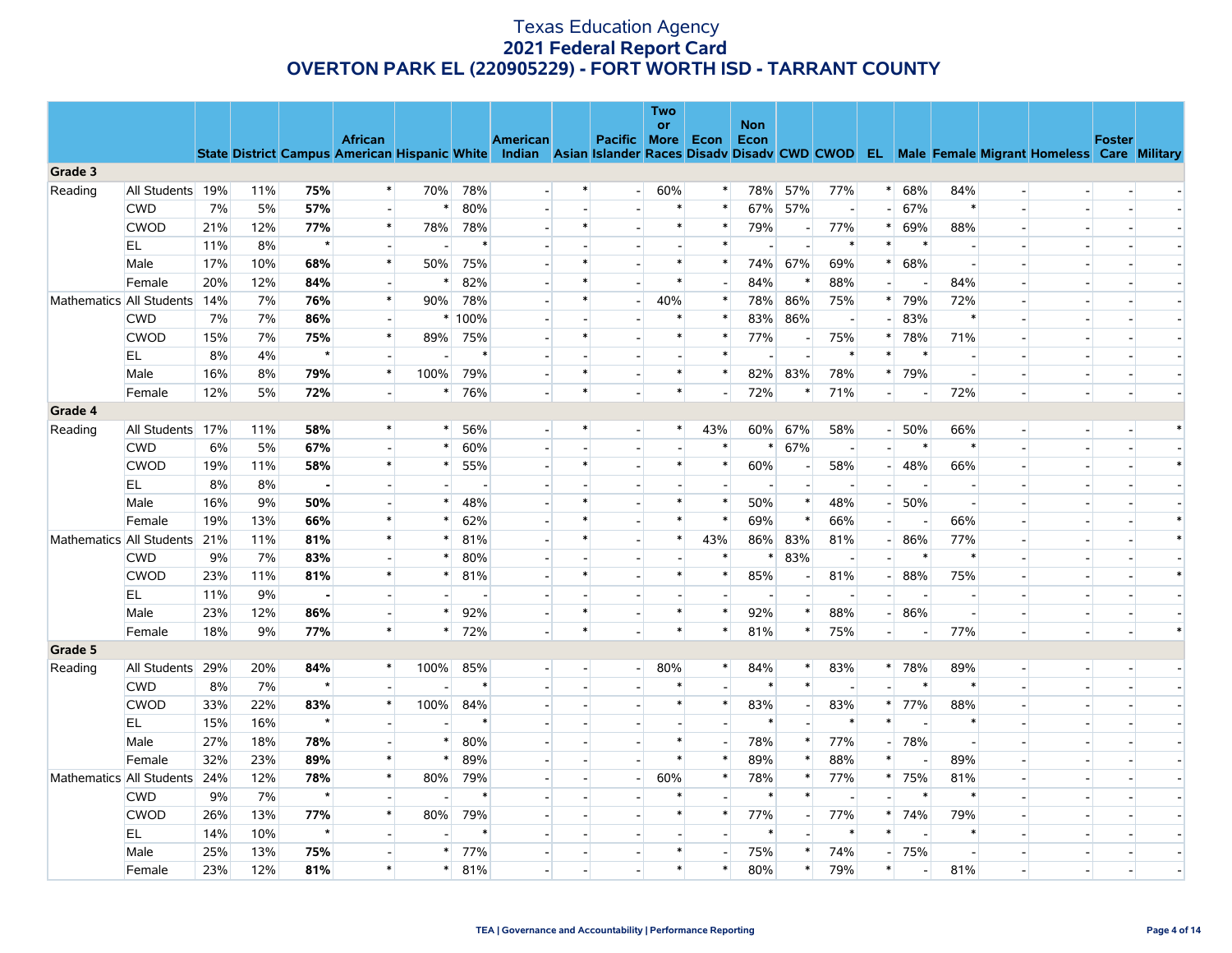|                   |                                                         |     |     |         |                                                      |                |           |                                                    |                          |                          | <b>Two</b>     |                          |             |          |                          |              |                |        |                          |                                                      |               |        |
|-------------------|---------------------------------------------------------|-----|-----|---------|------------------------------------------------------|----------------|-----------|----------------------------------------------------|--------------------------|--------------------------|----------------|--------------------------|-------------|----------|--------------------------|--------------|----------------|--------|--------------------------|------------------------------------------------------|---------------|--------|
|                   |                                                         |     |     |         | <b>African</b>                                       |                |           | <b>American</b>                                    |                          |                          | or             |                          | <b>Non</b>  |          |                          |              |                |        |                          |                                                      | <b>Foster</b> |        |
|                   |                                                         |     |     |         | <b>State District Campus American Hispanic White</b> |                |           | Indian Asian Islander Races Disady Disady CWD CWOD |                          | <b>Pacific</b>           | More           | Econ                     | <b>Econ</b> |          |                          |              |                |        |                          | <b>EL</b> Male Female Migrant Homeless Care Military |               |        |
| Science           | All Students 12%                                        |     | 6%  | 49%     | $\ast$                                               | 40%            | 50%       |                                                    |                          | $\blacksquare$           | 60%            | $\ast$                   | 48%         |          | 47%                      | $\ast$       | 56%            | 44%    |                          |                                                      |               |        |
|                   | <b>CWD</b>                                              | 6%  | 5%  | $\star$ | $\overline{a}$                                       |                | $\ast$    |                                                    |                          |                          | $\ast$         | $\overline{a}$           | $\ast$      | $\ast$   |                          |              | $\ast$         |        | $\sim$                   |                                                      |               |        |
|                   | <b>CWOD</b>                                             | 13% | 6%  | 47%     | $\ast$                                               | 40%            | 49%       |                                                    |                          | $\overline{\phantom{a}}$ | *              | $\ast$                   | 46%         |          | 47%                      |              | 54%            | 41%    |                          |                                                      |               |        |
|                   | EL.                                                     | 4%  | 3%  | $\star$ | $\overline{a}$                                       |                | $\ast$    |                                                    |                          | $\overline{\phantom{a}}$ |                | $\overline{a}$           | $\ast$      |          | $\ast$                   | $\ast$       | $\overline{a}$ | $\ast$ | $\overline{\phantom{a}}$ | $\sim$                                               |               |        |
|                   | Male                                                    | 14% | 7%  | 56%     | $\overline{a}$                                       |                | 56%       |                                                    |                          | $\overline{\phantom{a}}$ | *              | $\overline{\phantom{a}}$ | 56%         | $\ast$   | 54%                      |              | 56%            |        | $\overline{a}$           |                                                      |               |        |
|                   | Female                                                  | 10% | 5%  | 44%     | $\ast$                                               | $\ast$         | 44%       | $\overline{\phantom{a}}$                           |                          |                          | $\ast$         | $\ast$                   | 43%         | $\ast$   | 41%                      | $\ast$       |                | 44%    | $\overline{a}$           | $\overline{a}$                                       |               |        |
|                   | <b>STAAR Percent at Approaches Grade Level or Above</b> |     |     |         |                                                      |                |           |                                                    |                          |                          |                |                          |             |          |                          |              |                |        |                          |                                                      |               |        |
| <b>All Grades</b> |                                                         |     |     |         |                                                      |                |           |                                                    |                          |                          |                |                          |             |          |                          |              |                |        |                          |                                                      |               |        |
| All Subjects      | All Students 67%                                        |     | 49% | 99%     | 71%                                                  | 100%           | 99%       |                                                    | $-100%$                  |                          | $-100%$        | 84%                      | 100%        | 94%      |                          | 99% 100%     | 97%            | 100%   |                          |                                                      |               |        |
|                   | <b>CWD</b>                                              | 38% | 30% | 94%     | $\overline{\phantom{a}}$                             | *              | 91%       |                                                    |                          |                          | $-100%$        | 75%                      | 100%        | 94%      |                          |              | 90%            | 100%   | $\sim$                   |                                                      |               |        |
|                   | <b>CWOD</b>                                             | 71% | 51% | 99%     | 71%                                                  | 100%           | 99%       |                                                    | $-100%$                  |                          | $-100%$        | 88%                      | 99%         |          |                          | 99% 100%     | 98%            | 100%   | $\overline{a}$           | $\overline{\phantom{a}}$                             |               |        |
|                   | EL                                                      | 47% | 42% | 100%    | $\overline{\phantom{a}}$                             |                | $-100%$   |                                                    |                          |                          |                | $\ast$                   | $\ast$      |          | 100% 100%                |              | $\ast$         | $\ast$ |                          |                                                      |               |        |
|                   | Male                                                    | 65% | 47% | 97%     | $\ast$                                               | 100%           | 98%       | $\overline{\phantom{a}}$                           | $\ast$                   |                          | $-100%$        | 75%                      | 99%         | 90%      | 98%                      | $\ast$       | 97%            |        | $\overline{a}$           |                                                      |               |        |
|                   | Female                                                  | 69% | 51% | 100%    | 100%                                                 | 100% 100%      |           |                                                    | $\ast$                   |                          | $-100%$        | 100%                     | 100% 100%   |          | 100%                     | $\ast$       |                | 100%   | $\overline{\phantom{a}}$ |                                                      |               |        |
| Reading           | All Students 68%                                        |     | 54% | 99%     | $\ast$                                               | 100%           | 99%       | $\overline{\phantom{a}}$                           | $\ast$                   | $\overline{\phantom{0}}$ | 100%           | 83%                      | 100%        | 94%      | 99%                      | $\ast$       | 98%            | 100%   | $\blacksquare$           | $\overline{\phantom{a}}$                             |               |        |
|                   | <b>CWD</b>                                              | 35% | 30% | 94%     |                                                      | *              | 91%       |                                                    |                          |                          | $\ast$         | ∗                        | 100%        | 94%      |                          |              | 90%            | 100%   |                          |                                                      |               |        |
|                   | <b>CWOD</b>                                             | 72% | 56% | 99%     | $\ast$                                               |                | 100% 100% | $\overline{\phantom{a}}$                           | $\ast$                   |                          | 100%           | 88%                      | 100%        |          | 99%                      | ∗            | 99%            | 100%   |                          | $\blacksquare$                                       |               |        |
|                   | EL                                                      | 46% | 45% | $\star$ | $\overline{\phantom{a}}$                             |                | $\ast$    |                                                    |                          |                          |                | $\ast$                   | $\ast$      |          | $\ast$                   | $\ast$       | $\ast$         |        |                          |                                                      |               |        |
|                   | Male                                                    | 63% | 49% | 98%     | $\ast$                                               | 100%           | 99%       |                                                    | $\ast$                   |                          | $-100%$        | 75%                      | 100%        | 90%      | 99%                      | $\ast$       | 98%            |        |                          |                                                      |               |        |
|                   | Female                                                  | 72% | 58% | 100%    | $\ast$                                               | 100% 100%      |           | $\sim$                                             | $\ast$                   |                          | 100%           | $\ast$                   | 100% 100%   |          | 100%                     | $\ast$       |                | 100%   |                          |                                                      |               |        |
|                   | Mathematics All Students 65%                            |     | 43% | 99%     | $\ast$                                               | 100%           | 99%       | $\overline{\phantom{a}}$                           | $\ast$                   |                          | $-100%$        | 83%                      | 100%        | 94%      | 99%                      | $\ast$       | 98%            | 100%   | $\overline{a}$           |                                                      |               |        |
|                   | <b>CWD</b>                                              | 39% | 29% | 94%     | $\overline{a}$                                       | $\ast$         | 91%       | $\sim$                                             |                          | $\sim$                   | $\ast$         | $\ast$                   | 100%        | 94%      | $\overline{\phantom{a}}$ |              | 90%            | 100%   | $\sim$                   |                                                      |               |        |
|                   | <b>CWOD</b>                                             | 68% | 45% | 99%     | $\ast$                                               | 100% 100%      |           |                                                    | $\ast$                   |                          | $-100%$        | 88%                      | 100%        |          | 99%                      | ∗            | 99%            | 100%   |                          |                                                      |               |        |
|                   | EL.                                                     | 49% | 38% | $\star$ | $\overline{\phantom{a}}$                             | $\overline{a}$ | ∗         | $\overline{\phantom{a}}$                           |                          |                          | $\overline{a}$ | $\ast$                   | *           |          | ∗                        | $\ast$       | ∗              | $\ast$ |                          |                                                      |               |        |
|                   | Male                                                    | 65% | 43% | 98%     | $\ast$                                               | 100%           | 99%       |                                                    | $\ast$                   |                          | $-100%$        | 75%                      | 100%        | 90%      | 99%                      | $\ast$       | 98%            |        |                          |                                                      |               |        |
|                   | Female                                                  | 65% | 42% | 100%    | $\ast$                                               |                | 100% 100% | $\blacksquare$                                     | $\ast$                   |                          | 100%           | *                        | 100% 100%   |          | 100%                     | $\ast$       |                | 100%   |                          |                                                      |               |        |
| Science           | All Students 70%                                        |     | 52% | 97%     | $\ast$                                               | 100%           | 96%       |                                                    |                          |                          | 100%           | $\ast$                   | 97%         |          | 97%                      | $\ast$       | 93%            | 100%   |                          |                                                      |               |        |
|                   | <b>CWD</b>                                              | 42% | 32% | $\star$ | $\overline{\phantom{a}}$                             |                | $\ast$    |                                                    |                          |                          |                |                          |             |          |                          |              |                |        |                          |                                                      |               |        |
|                   | <b>CWOD</b>                                             | 74% | 54% | 97%     | $\ast$                                               | 100%           | 96%       |                                                    |                          | $\overline{\phantom{a}}$ | $\ast$         | $\ast$                   | 97%         |          | 97%                      | $\ast$       | 92%            | 100%   | $\sim$ 1                 |                                                      |               |        |
|                   | EL                                                      | 47% | 40% | $\star$ | $\overline{a}$                                       |                | $\ast$    |                                                    |                          |                          |                |                          | *           |          | $\ast$                   | $\ast$       |                |        |                          |                                                      |               |        |
|                   | Male                                                    | 70% | 51% | 93%     | $\overline{\phantom{a}}$                             | $\ast$         | 92%       | $\overline{\phantom{a}}$                           | $\overline{\phantom{a}}$ | $\blacksquare$           | $\ast$         | $\overline{a}$           | 93%         |          | 92%                      |              | 93%            |        | $\overline{a}$           | $\blacksquare$                                       |               |        |
|                   | Female                                                  | 71% | 52% | 100%    | $\ast$                                               |                | * 100%    |                                                    |                          |                          | $\ast$         | $\ast$                   | 100%        | $\ast$   | 100%                     | $\ast$       |                | 100%   |                          |                                                      |               |        |
|                   | <b>STAAR Percent at Meets Grade Level or Above</b>      |     |     |         |                                                      |                |           |                                                    |                          |                          |                |                          |             |          |                          |              |                |        |                          |                                                      |               |        |
| <b>All Grades</b> |                                                         |     |     |         |                                                      |                |           |                                                    |                          |                          |                |                          |             |          |                          |              |                |        |                          |                                                      |               |        |
|                   | All Subjects   All Students   41%                       |     | 24% | 90%     | 57%                                                  | 93%            | 92%       |                                                    | $-75%$                   | $-1$                     | 85%            | 68%                      | 92%         | 91%      |                          | 90% 100% 87% |                | 94%    | $\sim$                   |                                                      |               |        |
|                   | <b>CWD</b>                                              | 21% | 19% | 91%     | $\overline{\phantom{a}}$                             | $\ast$         | 91%       |                                                    |                          | н.                       | 88%            | 75%                      | 96%         | 91%      |                          |              | 86%            | 100%   |                          |                                                      |               |        |
|                   | <b>CWOD</b>                                             | 44% | 25% | 90%     | 57%                                                  | 92%            | 92%       | $\overline{a}$                                     | 75%                      | $\overline{\phantom{a}}$ | 84%            | 65%                      | 91%         |          |                          | 90% 100%     | 87%            | 93%    | $\overline{\phantom{a}}$ |                                                      |               |        |
|                   | EL                                                      | 20% | 16% | 100%    | $\overline{\phantom{a}}$                             |                | $-100%$   |                                                    |                          | $\overline{a}$           | ٠              | $\ast$                   | *           |          | 100% 100%                |              | $\ast$         | $\ast$ |                          |                                                      |               |        |
|                   | Male                                                    | 40% | 23% | 87%     | $\ast$                                               | 100%           | 88%       |                                                    | $\ast$                   |                          | 64%            | 63%                      | 89%         | 86%      | 87%                      |              | 87%            |        |                          |                                                      |               |        |
|                   | Female                                                  | 42% | 25% | 94%     | 80%                                                  | 88%            | 95%       |                                                    | $\ast$                   | $\overline{\phantom{a}}$ | 95%            | 78%                      |             | 95% 100% | 93%                      | $\ast$       |                | 94%    |                          |                                                      |               | $\ast$ |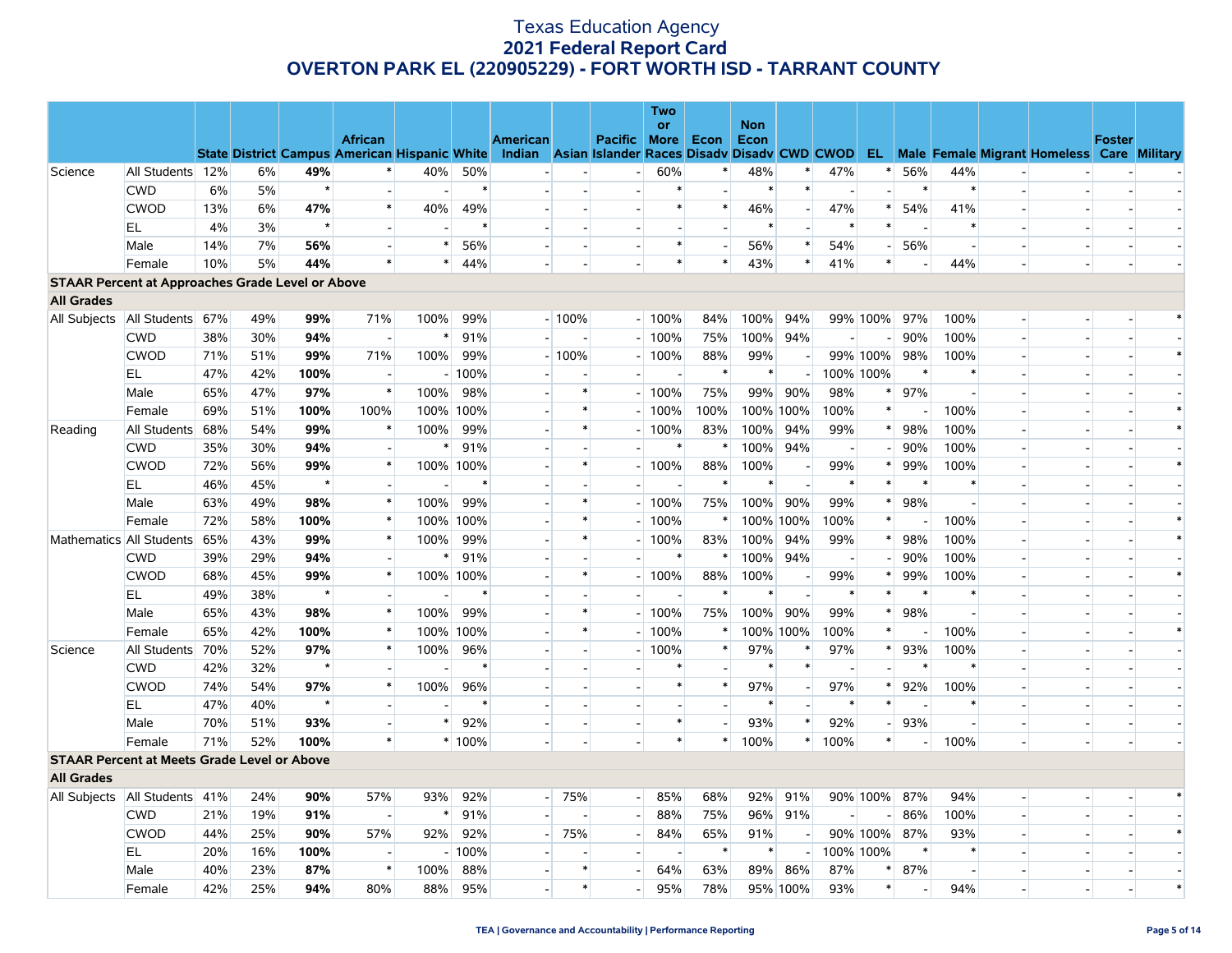|                                             |                  |     |     |         |                                                      |                          |           |                                                    |        |                | <b>Two</b>               |                          |                    |           |        |        |                          |        |                |                                                      |               |  |
|---------------------------------------------|------------------|-----|-----|---------|------------------------------------------------------|--------------------------|-----------|----------------------------------------------------|--------|----------------|--------------------------|--------------------------|--------------------|-----------|--------|--------|--------------------------|--------|----------------|------------------------------------------------------|---------------|--|
|                                             |                  |     |     |         | <b>African</b>                                       |                          |           | <b>American</b>                                    |        | <b>Pacific</b> | or<br><b>More</b>        | Econ                     | <b>Non</b><br>Econ |           |        |        |                          |        |                |                                                      | <b>Foster</b> |  |
|                                             |                  |     |     |         | <b>State District Campus American Hispanic White</b> |                          |           | Indian Asian Islander Races Disady Disady CWD CWOD |        |                |                          |                          |                    |           |        |        |                          |        |                | <b>EL</b> Male Female Migrant Homeless Care Military |               |  |
| Reading                                     | All Students 44% |     | 30% | 92%     | $\ast$                                               | 100%                     | 92%       |                                                    |        |                | 86%                      | 75%                      | 93%                | 88%       | 92%    |        | 83%                      | 100%   |                |                                                      |               |  |
|                                             | <b>CWD</b>       | 20% | 19% | 88%     | $\overline{\phantom{a}}$                             | $\ast$                   | 91%       |                                                    |        |                | $\ast$                   | $\ast$                   | 92%                | 88%       |        |        | 80%                      | 100%   |                |                                                      |               |  |
|                                             | <b>CWOD</b>      | 47% | 31% | 92%     | $\ast$                                               | 100%                     | 92%       |                                                    | $\ast$ |                | 91%                      | 75%                      | 93%                |           | 92%    | $\ast$ | 84%                      | 100%   |                |                                                      |               |  |
|                                             | EL               | 20% | 20% | $\star$ | $\sim$                                               | $\overline{\phantom{a}}$ | $\ast$    |                                                    |        |                | $\overline{\phantom{a}}$ | $\ast$                   | $\ast$             |           | $\ast$ | $\ast$ | $\ast$                   | $\ast$ |                |                                                      |               |  |
|                                             | Male             | 40% | 27% | 83%     | $\ast$                                               | 100%                     | 85%       |                                                    |        |                | 60%                      | 63%                      | 85%                | 80%       | 84%    |        | 83%                      |        |                |                                                      |               |  |
|                                             | Female           | 48% | 33% | 100%    | $\ast$                                               |                          | 100% 100% |                                                    |        |                | 100%                     | $\ast$                   |                    | 100% 100% | 100%   | $\ast$ | $\overline{\phantom{a}}$ | 100%   |                |                                                      |               |  |
| Mathematics All Students                    |                  | 37% | 18% | 94%     | $\ast$                                               | 100%                     | 95%       |                                                    | $\ast$ |                | 86%                      | 58%                      | 97%                | 94%       | 94%    | $\ast$ | 94%                      | 95%    |                |                                                      |               |  |
|                                             | <b>CWD</b>       | 21% | 19% | 94%     | $\overline{\phantom{a}}$                             | $\ast$                   | 91%       |                                                    |        |                | $\ast$                   | $\ast$                   | 100%               | 94%       |        |        | 90%                      | 100%   |                |                                                      |               |  |
|                                             | <b>CWOD</b>      | 39% | 18% | 94%     | $\ast$                                               | 100%                     | 96%       |                                                    | $\ast$ |                | 82%                      | 50%                      | 96%                |           | 94%    | *      | 94%                      | 94%    |                |                                                      |               |  |
|                                             | EL               | 20% | 13% | $\star$ | $\overline{\phantom{a}}$                             |                          | $\ast$    |                                                    |        |                | $\blacksquare$           | $\ast$                   | $\ast$             |           | $\ast$ |        | ∗                        | $\ast$ |                |                                                      |               |  |
|                                             | Male             | 37% | 19% | 94%     | $\ast$                                               | 100%                     | 96%       |                                                    | $\ast$ |                | 80%                      | 63%                      | 97%                | 90%       | 94%    | $\ast$ | 94%                      |        |                |                                                      |               |  |
|                                             | Female           | 36% | 18% | 95%     | $\ast$                                               | 100%                     | 95%       |                                                    | $\ast$ |                | 89%                      | $\ast$                   |                    | 97% 100%  | 94%    | $\ast$ | $\overline{\phantom{a}}$ | 95%    |                |                                                      |               |  |
| Science                                     | All Students     | 43% | 23% | 75%     | $\ast$                                               | 40%                      | 79%       |                                                    |        |                | 80%                      | $\ast$                   | 74%                |           | 73%    | $\ast$ | 74%                      | 75%    |                |                                                      |               |  |
|                                             | <b>CWD</b>       | 22% | 20% | $\star$ | $\overline{\phantom{a}}$                             | $\overline{\phantom{a}}$ | ∗         |                                                    |        |                | $\ast$                   | $\overline{\phantom{a}}$ | $\ast$             | $\ast$    |        |        | ∗                        | $\ast$ |                |                                                      |               |  |
|                                             | <b>CWOD</b>      | 46% | 24% | 73%     | $\ast$                                               | 40%                      | 78%       |                                                    |        |                | $\ast$                   | $\ast$                   | 73%                |           | 73%    |        | 73%                      | 74%    |                |                                                      |               |  |
|                                             | EL               | 17% | 13% | $\star$ | $\overline{\phantom{a}}$                             |                          | $\ast$    |                                                    |        |                | $\sim$                   | $\overline{a}$           | $\ast$             |           | $\ast$ | $\ast$ | $\overline{\phantom{a}}$ | $\ast$ |                |                                                      |               |  |
|                                             | Male             | 44% | 24% | 74%     | $\overline{\phantom{a}}$                             | $*$                      | 76%       |                                                    |        |                | $\ast$                   | $\overline{\phantom{a}}$ | 74%                |           | 73%    |        | 74%                      |        |                |                                                      |               |  |
|                                             | Female           | 42% | 23% | 75%     | $\ast$                                               | $\ast$                   | 81%       |                                                    |        |                | $\ast$                   | $\ast$                   | 74%                | $\ast$    | 74%    | $\ast$ |                          | 75%    |                |                                                      |               |  |
| <b>STAAR Percent at Masters Grade Level</b> |                  |     |     |         |                                                      |                          |           |                                                    |        |                |                          |                          |                    |           |        |        |                          |        |                |                                                      |               |  |
| <b>All Grades</b>                           |                  |     |     |         |                                                      |                          |           |                                                    |        |                |                          |                          |                    |           |        |        |                          |        |                |                                                      |               |  |
| All Subjects   All Students   18%           |                  |     | 8%  | 72%     | 43%                                                  | 77%                      | 72%       |                                                    | $-75%$ | $\overline{a}$ | 67%                      | 48%                      | 73%                | 80%       | 71%    | 60%    | 71%                      | 73%    | $\overline{a}$ | ÷.                                                   |               |  |
|                                             | <b>CWD</b>       | 7%  | 6%  | 80%     | $\overline{\phantom{a}}$                             | *                        | 83%       |                                                    |        |                | 75%                      | 63%                      | 85%                | 80%       |        |        | 76%                      | 86%    |                |                                                      |               |  |
|                                             | <b>CWOD</b>      | 19% | 9%  | 71%     | 43%                                                  | 77%                      | 71%       |                                                    | 75%    |                | 64%                      | 41%                      | 72%                |           | 71%    | 60%    | 70%                      | 72%    |                |                                                      |               |  |
|                                             | EL               | 7%  | 5%  | 60%     | $\sim$                                               | $\overline{\phantom{a}}$ | 60%       |                                                    |        |                | $\sim$                   | $\ast$                   | $\ast$             |           | 60%    | 60%    | $\ast$                   | $\ast$ |                |                                                      |               |  |
|                                             | Male             | 17% | 8%  | 71%     | $\ast$                                               | 74%                      | 72%       |                                                    | $\ast$ |                | 55%                      | 44%                      | 73%                | 76%       | 70%    |        | 71%                      |        |                |                                                      |               |  |
|                                             | Female           | 19% | 9%  | 73%     | 60%                                                  | 79%                      | 72%       |                                                    | $\ast$ |                | 73%                      | 56%                      | 74%                | 86%       | 72%    | $\ast$ |                          | 73%    |                |                                                      |               |  |
| Reading                                     | All Students     | 18% | 10% | 72%     | $\ast$                                               | 79%                      | 72%       |                                                    | $\ast$ |                | 71%                      | 42%                      | 74%                | 69%       | 73%    | $\ast$ | 65%                      | 79%    |                |                                                      |               |  |
|                                             | <b>CWD</b>       | 6%  | 6%  | 69%     | $\overline{a}$                                       | *                        | 73%       |                                                    |        |                | $\ast$                   | $\ast$                   | 75%                | 69%       |        |        | 70%                      | 67%    |                |                                                      |               |  |
|                                             | <b>CWOD</b>      | 20% | 11% | 73%     | $\ast$                                               | 82%                      | 72%       |                                                    | $\ast$ |                | 73%                      | 38%                      | 74%                |           | 73%    | ∗      | 65%                      | 80%    |                |                                                      |               |  |
|                                             | EL               | 7%  | 6%  | $\star$ | $\overline{\phantom{a}}$                             |                          | $\ast$    |                                                    |        |                | $\overline{\phantom{a}}$ | $\ast$                   | $\ast$             |           | $\ast$ |        | $\ast$                   | $\ast$ |                |                                                      |               |  |
|                                             | Male             | 16% | 8%  | 65%     | $\ast$                                               | 56%                      | 68%       |                                                    | $\ast$ |                | 60%                      | 38%                      | 68%                | 70%       | 65%    | $\ast$ | 65%                      |        |                |                                                      |               |  |
|                                             | Female           | 21% | 12% | 79%     | $\ast$                                               | 100%                     | 77%       |                                                    | $\ast$ |                | 78%                      | $\ast$                   | 80%                | 67%       | 80%    | $\ast$ |                          | 79%    |                |                                                      |               |  |
| Mathematics All Students                    |                  | 17% | 7%  | 79%     | $\ast$                                               | 84%                      | 79%       |                                                    | $\ast$ |                | 64%                      | 50%                      | 80%                | 88%       | 78%    |        | 80%                      | 77%    | $\overline{a}$ |                                                      |               |  |
|                                             | <b>CWD</b>       | 8%  | 6%  | 88%     | $\overline{\phantom{a}}$                             | $\ast$                   | 91%       |                                                    |        |                | $\ast$                   | $\ast$                   | 92%                | 88%       |        |        | 80%                      | 100%   |                |                                                      |               |  |
|                                             | <b>CWOD</b>      | 18% | 7%  | 78%     | $\ast$                                               | 82%                      | 79%       |                                                    | $\ast$ |                | 64%                      | 38%                      | 80%                |           | 78%    |        | 80%                      | 76%    |                |                                                      |               |  |
|                                             | EL               | 8%  | 5%  | $\star$ | $\overline{a}$                                       | $\sim$                   | $\ast$    |                                                    |        |                | $\overline{a}$           | $\ast$                   | $\ast$             |           | $\ast$ | $\ast$ | $\ast$                   | $\ast$ |                |                                                      |               |  |
|                                             | Male             | 18% | 7%  | 80%     | $\ast$                                               | 89%                      | 82%       |                                                    | $\ast$ |                | 60%                      | 50%                      | 83%                | 80%       | 80%    |        | 80%                      |        |                |                                                      |               |  |
|                                             | Female           | 16% | 6%  | 77%     | $\ast$                                               | 80%                      | 77%       |                                                    | $\ast$ |                | 67%                      | $\ast$                   |                    | 78% 100%  | 76%    | $\ast$ |                          | 77%    |                |                                                      |               |  |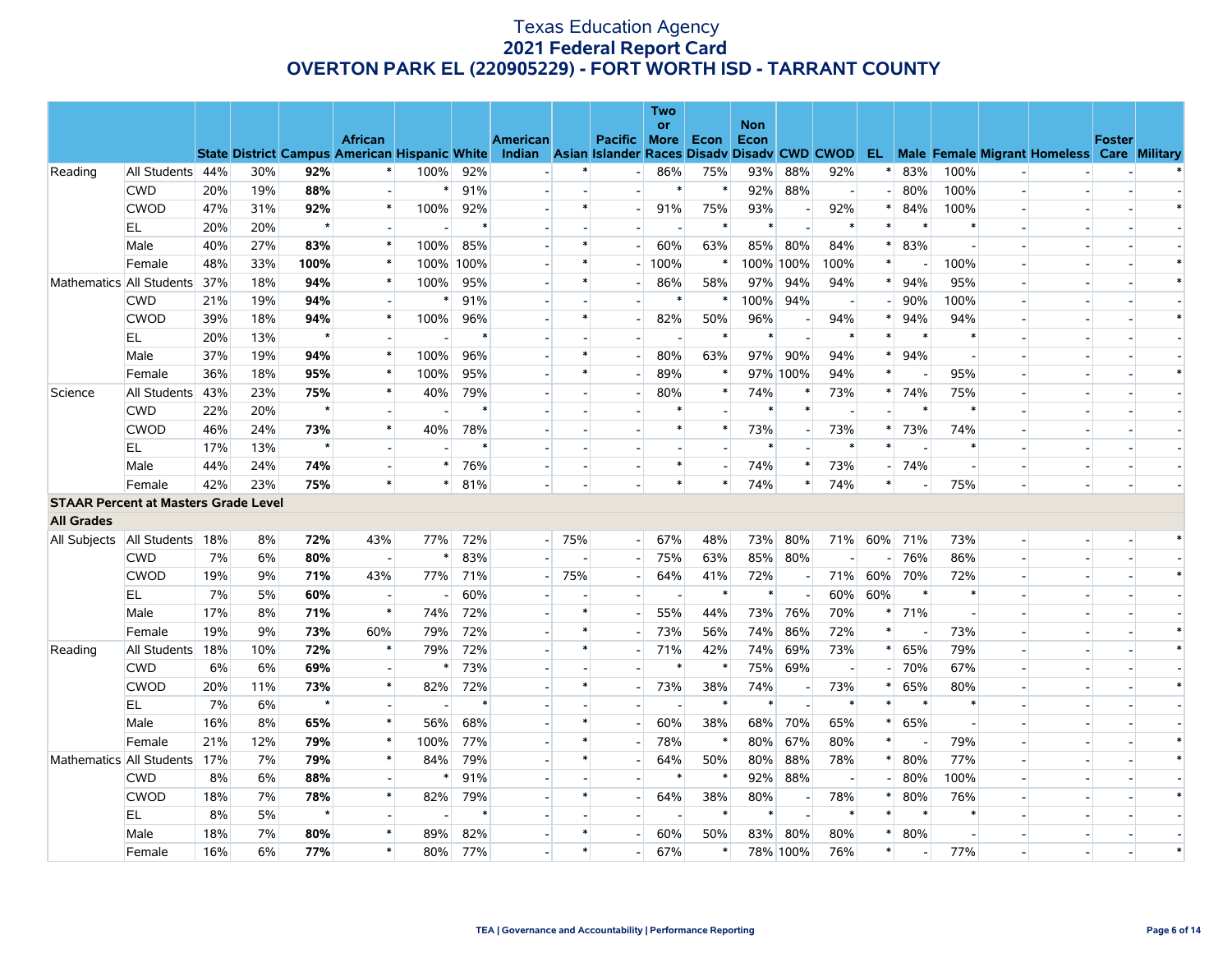|         |              |     |    |     | <b>African</b><br>State District Campus American Hispanic White Indian Asian Islander Races Disadv Disadv CWD CWOD EL |     |     | <b>American</b> | <b>Pacific</b> | <b>Two</b><br>or<br><b>More</b> | Econ | <b>Non</b><br>Econ |     |     |     | Male Female Migrant Homeless Care Military | Foster |  |
|---------|--------------|-----|----|-----|-----------------------------------------------------------------------------------------------------------------------|-----|-----|-----------------|----------------|---------------------------------|------|--------------------|-----|-----|-----|--------------------------------------------|--------|--|
| Science | All Students | 19% | 7% | 49% |                                                                                                                       | 40% | 50% |                 |                | 60%                             |      | 48%                | 47% | 56% | 44% |                                            |        |  |
|         | <b>CWD</b>   | 8%  | 6% |     |                                                                                                                       |     |     |                 |                |                                 |      |                    |     |     |     |                                            |        |  |
|         | <b>CWOD</b>  | 20% | 7% | 47% |                                                                                                                       | 40% | 49% |                 |                |                                 |      | 46%                | 47% | 54% | 41% |                                            |        |  |
|         | EL           | 4%  | 3% |     |                                                                                                                       |     |     |                 |                |                                 |      |                    |     |     |     |                                            |        |  |
|         | Male         | 20% | 7% | 56% |                                                                                                                       |     | 56% |                 |                |                                 |      | 56%                | 54% | 56% |     |                                            |        |  |
|         | Female       | 18% | 7% | 44% |                                                                                                                       |     | 44% |                 |                |                                 |      | 43%                | 41% |     | 44% |                                            |        |  |

- Indicates there are no students in the group.

\* Indicates results are masked due to small numbers to protect student confidentiality.

### **Part (iii): Academic Growth and Graduation Rate**

#### **Part (iii)(I): Academic Growth**

This section provides information on students' academic growth for mathematics and reading/ELA for public elementary schools and secondary schools which don't have a graduation rate, for the 2020-21 school year. These results include all students tested, regardless of whether they were in the accountability subset. (CWD: children with disability; CWOD: children without disability; EL: English learner)

 *USDE waived reporting requirements in Section 1111(h)(1)(C)(iii)(I) (other academic indicator results for schools that are not high schools) for the 2020-21 school year.*

#### **Part (iii)(II): Graduation Rate**

This section provides information on high school graduation rates for the class of 2020.

# **There is no data for this campus.**

#### **Part (iv): English Language Proficiency**

This section provides information on the number and percentage of English learners achieving English language proficiency based on the 2021 Texas English Language Proficiency Assessment System (TELPAS) data. (EL: English learner)

| <b>Total</b> | <b>EL in Proficiency</b><br>Class of EL | Rate of<br>Proficiency |
|--------------|-----------------------------------------|------------------------|
| ж            | ×                                       | ÷                      |

- Indicates there are no students in the group.
- \* Indicates results are masked due to small numbers to protect student confidentiality.
- $\diamond$  Indicates data reporting does not meet for Minimum Size.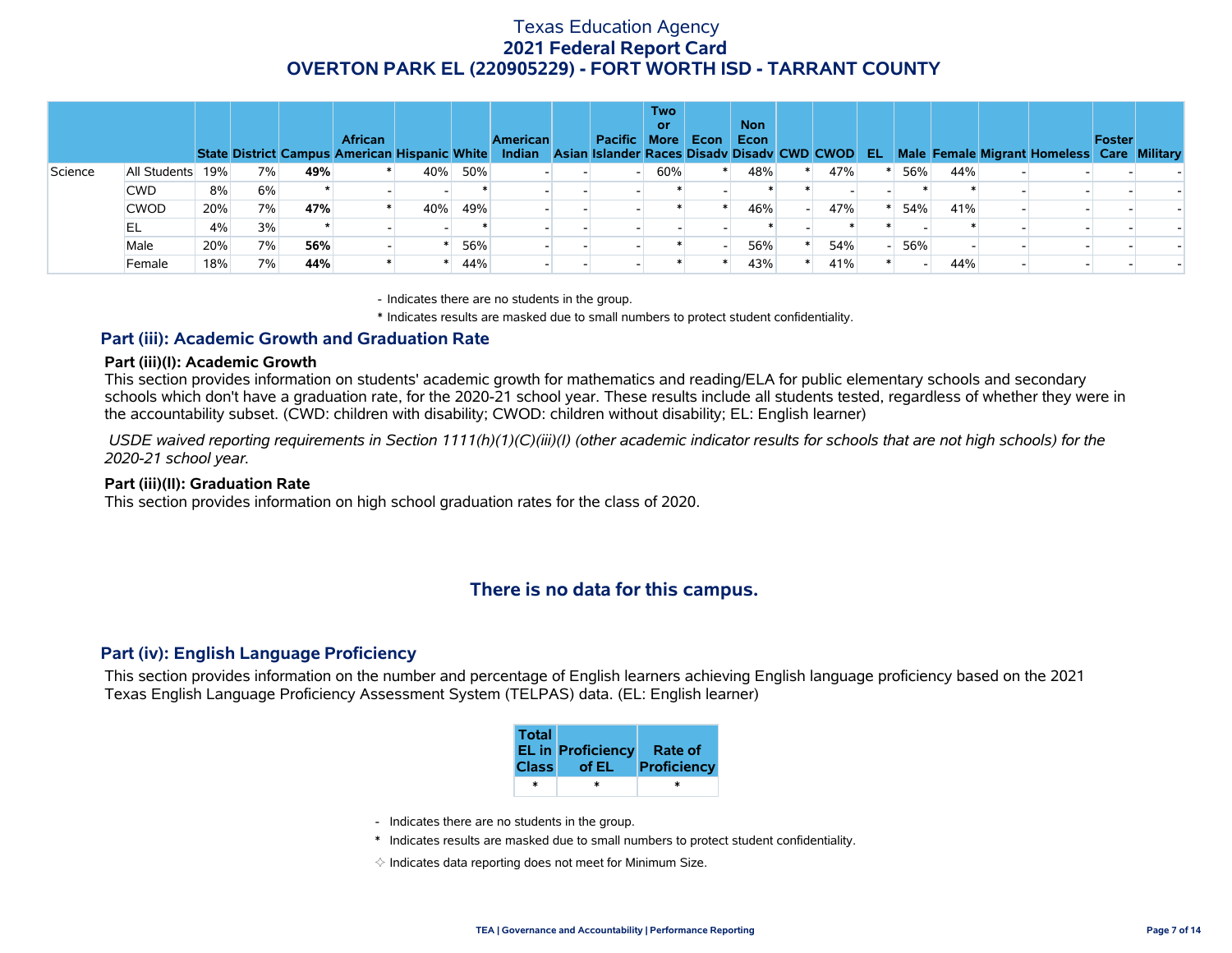### **Part (v): School Quality or Student Success (SQSS)**

This section provides information on school quality or student success, which is college, career and military readiness (CCMR) for high schools and average performance rate of the three STAAR performance levels of all students, regardless of whether they were in the accountability subset, for elementary and secondary schools without a graduation rate. (CWD: children with disability; EL: English learner)

|                                                                                                                                                                                                                                                                            | All                      | <b>African</b> |  |                          | Indian                   |                | <b>Pacific</b>           | Two<br>0ľ<br><b>More</b> | Econ   |                          | EL |  |  |  |
|----------------------------------------------------------------------------------------------------------------------------------------------------------------------------------------------------------------------------------------------------------------------------|--------------------------|----------------|--|--------------------------|--------------------------|----------------|--------------------------|--------------------------|--------|--------------------------|----|--|--|--|
| <b>American</b><br><b>Students American Hispanic White</b><br>Asian Islander Races Disady CWD                                                                                                                                                                              |                          |                |  |                          |                          |                |                          |                          |        |                          |    |  |  |  |
| Student Success (Student Achievement Domain Score: STAAR Component Only)<br><b>STAAR Component Score</b><br>83<br>67<br>88<br>57<br>88<br>-87<br>87<br>90<br>84<br>$\overline{\phantom{a}}$<br><b>School Quality (College, Career, and Military Readiness Performance)</b> |                          |                |  |                          |                          |                |                          |                          |        |                          |    |  |  |  |
|                                                                                                                                                                                                                                                                            |                          |                |  |                          |                          |                |                          |                          |        |                          |    |  |  |  |
| <b>%Students meeting CCMR</b>                                                                                                                                                                                                                                              | $\overline{\phantom{a}}$ |                |  | $\overline{\phantom{0}}$ | $\overline{\phantom{0}}$ | $\blacksquare$ | $\overline{\phantom{a}}$ | $\overline{\phantom{0}}$ | $\sim$ | $\overline{\phantom{0}}$ |    |  |  |  |

- Indicates there are no students in the group.

\* Indicates results are masked due to small numbers to protect student confidentiality.

### **Part (vi): Goal Meeting Status**

This section provides information on the progress of all students and each student group toward meeting the long-term goals or interim objectives on STAAR academic performance, federal graduation rate, and English learners' language proficiency. (CWD: children with disability; EL: English learner)

 *USDE waived reporting requirements in Section 1111(h)(1)(C)(vi) (progress toward meeting long-term goals and measurements of interim progress) for the 2020-21 school year.*

#### **Part (vii): STAAR Participation**

This section provides the percentage of students assessed and not assessed on STAAR for mathematics, reading/ELA, and science. (CWD: children with disability; CWOD: children without disability; EL: English learner)

|                           |              |      | <b>African</b><br><b>Campus American Hispanic White</b> |      |           | <b>American</b><br><b>Indian</b> |         | <b>Pacific</b><br>Asian Islander Races Disady Disady CWD CWOD | <b>Two</b><br>or<br><b>More</b> | Econ | <b>Non</b><br><b>Econ</b> |             |      | -EL            |         | <b>Male Female Migrant</b> |  |
|---------------------------|--------------|------|---------------------------------------------------------|------|-----------|----------------------------------|---------|---------------------------------------------------------------|---------------------------------|------|---------------------------|-------------|------|----------------|---------|----------------------------|--|
| <b>Participation Rate</b> |              |      |                                                         |      |           |                                  |         |                                                               |                                 |      |                           |             |      |                |         |                            |  |
| <b>All Subjects</b>       | All Students | 100% | 100%                                                    | 100% | 99%       |                                  | $-100%$ |                                                               | 100%                            | 100% |                           | 100% 100%   |      | 100% 100% 100% |         | 99%                        |  |
|                           | <b>CWD</b>   | 100% |                                                         |      | 100%      |                                  |         |                                                               | 00%                             | 100% |                           | 100% 100%   |      |                | $-100%$ | 100%                       |  |
|                           | <b>CWOD</b>  | 100% | 100%                                                    | 100% | 99%       |                                  | $-100%$ |                                                               | 100%                            | 100% | 99%                       |             |      | 100% 100% 100% |         | 99%                        |  |
|                           | EL           | 100% |                                                         |      | $-100%$   |                                  |         |                                                               |                                 |      |                           |             |      | 100% 100%      |         |                            |  |
|                           | Male         | 100% |                                                         |      | 100% 100% |                                  |         |                                                               | 100%                            | 100% |                           | 100% 100% l | 100% |                | * 100%  |                            |  |
|                           | Female       | 99%  | 100%                                                    | 100% | 99%       |                                  |         |                                                               | 00%                             | 100% |                           | 99% 100%    | 99%  |                |         | 99%                        |  |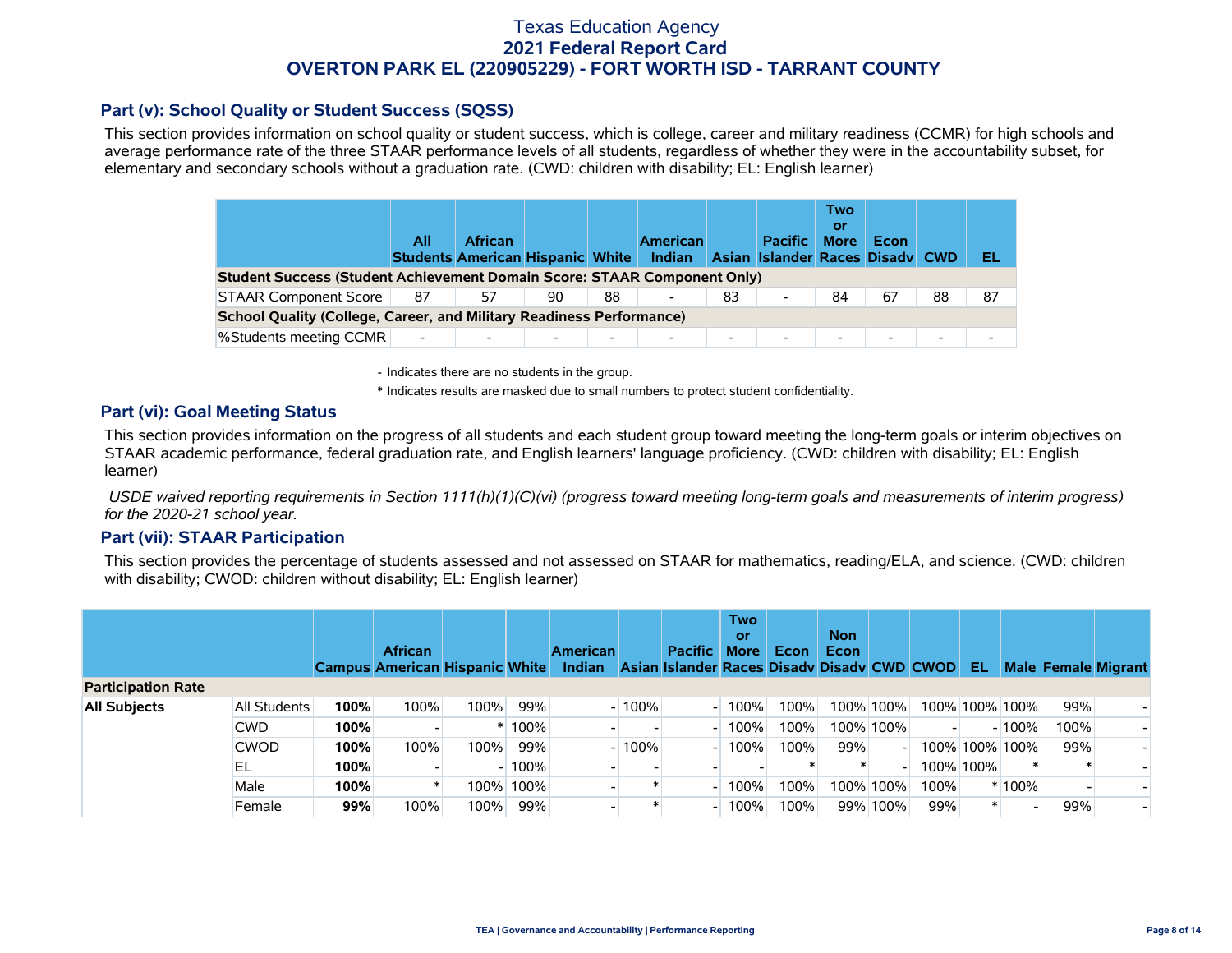|                                          |                     |                |                                                                                                                            |        |                |                          |                          |                          | <b>Two</b>  |                |                |           |                          |                          |                          |                          |                          |
|------------------------------------------|---------------------|----------------|----------------------------------------------------------------------------------------------------------------------------|--------|----------------|--------------------------|--------------------------|--------------------------|-------------|----------------|----------------|-----------|--------------------------|--------------------------|--------------------------|--------------------------|--------------------------|
|                                          |                     |                |                                                                                                                            |        |                |                          |                          |                          | or          |                | <b>Non</b>     |           |                          |                          |                          |                          |                          |
|                                          |                     |                | <b>African</b><br>Campus American Hispanic White Indian Asian Islander Races Disadv Disadv CWD CWOD EL Male Female Migrant |        |                | <b>American</b>          |                          | <b>Pacific More Econ</b> |             |                | Econ           |           |                          |                          |                          |                          |                          |
| Reading                                  | All Students        | 99%            | $\ast$                                                                                                                     | 100%   | 99%            |                          | $\ast$                   |                          | $-100%$     | 100%           |                | 99% 100%  | 99%                      |                          | * 100%                   | 99%                      |                          |
|                                          | <b>CWD</b>          | 100%           |                                                                                                                            |        | * 100%         |                          |                          |                          | $\ast$      | $\ast$         |                | 100% 100% | $\mathbf{E}$             |                          | $-100%$                  | 100%                     |                          |
|                                          | <b>CWOD</b>         | 99%            | $\ast$                                                                                                                     | 100%   | 99%            |                          | $\ast$                   |                          | $-100%$     | 100%           | 99%            |           | 99%                      |                          | * 100%                   | 99%                      |                          |
|                                          | EL.                 | $\star$        |                                                                                                                            |        | $\ast$         |                          | $\blacksquare$           | $\overline{\phantom{0}}$ |             | $\pmb{\ast}$   | $\ast$         |           | $\ast$                   | $\ast$                   | $\ast$                   | $\ast$                   |                          |
|                                          | Male                | 100%           | $\ast$                                                                                                                     | 100%   | 100%           |                          | $\ast$                   |                          | 100%        | 100%           |                | 100% 100% | 100%                     |                          | * 100%                   |                          |                          |
|                                          | Female              | 99%            | $\ast$                                                                                                                     | 100%   | 99%            |                          | $\ast$                   | $\overline{\phantom{a}}$ | 100%        | $\pmb{\ast}$   |                | 99% 100%  | 99%                      | $\ast$                   | $\blacksquare$           | 99%                      |                          |
| <b>Mathematics</b>                       | All Students        | 99%            | $\ast$                                                                                                                     | 100%   | 99%            |                          | $\ast$                   | $-1$                     | 100%        | 100%           |                | 99% 100%  | 99%                      |                          | * 100%                   | 99%                      |                          |
|                                          | <b>CWD</b>          | 100%           |                                                                                                                            |        | * 100%         |                          |                          |                          | $\ast$      | $\ast$         |                | 100% 100% |                          |                          | $-100%$                  | 100%                     |                          |
|                                          | <b>CWOD</b>         | 99%            | $\ast$                                                                                                                     | 100%   | 99%            |                          | $\ast$                   |                          | $-100%$     | 100%           | 99%            |           | 99%                      |                          | * 100%                   | 99%                      |                          |
|                                          | EL.                 | $\star$        |                                                                                                                            |        | $\ast$         |                          |                          | $\sim$                   |             | $\ast$         | $\ast$         |           | $\ast$                   | $\ast$                   | $\ast$                   | $\ast$                   |                          |
|                                          | Male                | 100%           | $\ast$                                                                                                                     |        | 100% 100%      |                          | $\ast$                   | $-1$                     | 100%        | 100%           |                | 100% 100% | 100%                     |                          | * 100%                   |                          |                          |
|                                          | Female              | 99%            | $\ast$                                                                                                                     | 100%   | 99%            |                          | $\ast$                   |                          | 100%<br>$-$ | $\ast$         |                | 99% 100%  | 99%                      | $\pmb{\ast}$             | $\overline{a}$           | 99%                      |                          |
| <b>Science</b>                           | All Students        | 100%           | $\ast$                                                                                                                     |        | 100% 100%      |                          | $\overline{a}$           | $\sim$                   | 100%        | $\ast$         | 100%           | $\ast$    | 100%                     |                          | * 100%                   | 100%                     |                          |
|                                          | <b>CWD</b>          | $\star$        |                                                                                                                            |        | $\ast$         |                          | $\overline{\phantom{0}}$ |                          |             |                | $\ast$         |           |                          |                          | $\ast$                   | $\ast$                   |                          |
|                                          | <b>CWOD</b>         | 100%           | $\ast$                                                                                                                     |        | 100% 100%      |                          |                          |                          | $\ast$      | $\ast$         | 100%           |           | 100%                     |                          | * 100%                   | 100%                     |                          |
|                                          | EL.                 | $\star$        |                                                                                                                            |        | $\ast$         |                          | $\overline{a}$           | $\sim$                   |             | $\overline{a}$ | $\ast$         |           | $\ast$                   | $\pmb{\ast}$             |                          | $\ast$                   |                          |
|                                          | Male                | 100%           |                                                                                                                            |        | $*100%$        |                          |                          | $\blacksquare$           | $\ast$      |                | 100%           |           | 100%                     |                          | $-100%$                  | $\blacksquare$           |                          |
|                                          | Female              | 100%           | $\ast$                                                                                                                     |        | * 100%         |                          |                          | $\overline{a}$           | $\ast$      | $\pmb{\ast}$   | 100%           | $\ast$    | 100%                     | $\ast$                   | $\overline{\phantom{a}}$ | 100%                     |                          |
| <b>SAT/ACT All Subjects All Students</b> |                     | ä,             |                                                                                                                            |        | $\overline{a}$ |                          | $\overline{\phantom{0}}$ | $\overline{a}$           |             |                |                |           |                          | $\overline{a}$           | $\blacksquare$           |                          |                          |
|                                          | <b>CWD</b>          | $\blacksquare$ |                                                                                                                            |        |                |                          | $\overline{a}$           | $\overline{\phantom{0}}$ |             | $\blacksquare$ |                |           |                          |                          | $\overline{\phantom{a}}$ | $\blacksquare$           |                          |
|                                          | <b>CWOD</b>         |                |                                                                                                                            |        |                |                          |                          | $\blacksquare$           |             | $\overline{a}$ |                |           |                          |                          | $\overline{\phantom{a}}$ | $\overline{\phantom{a}}$ |                          |
|                                          | EL                  | ä,             |                                                                                                                            |        |                |                          | $\blacksquare$           |                          |             |                |                |           |                          |                          |                          |                          |                          |
|                                          | Male                | $\overline{a}$ |                                                                                                                            |        | $\overline{a}$ |                          | $\sim$                   | $\sim$                   |             | $\overline{a}$ | $\overline{a}$ |           |                          |                          | $\blacksquare$           | $\sim$                   |                          |
|                                          | Female              |                |                                                                                                                            |        |                |                          | $\overline{\phantom{a}}$ | $\overline{\phantom{a}}$ |             | $\overline{a}$ |                |           |                          |                          | $\overline{a}$           | $\blacksquare$           |                          |
| <b>Non-Participation Rate</b>            |                     |                |                                                                                                                            |        |                |                          |                          |                          |             |                |                |           |                          |                          |                          |                          |                          |
| <b>All Subjects</b>                      | All Students        | 0%             | 0%                                                                                                                         | 0%     | 1%             | $\mathbf{E}$             | $0\%$                    | $\mathbf{L}$             | 0%          | $0\%$          | 0%             | 0%        | 0%                       | 0%                       | $0\%$                    | $1\%$                    |                          |
|                                          | <b>CWD</b>          | 0%             |                                                                                                                            | $\ast$ | 0%             |                          |                          | $\overline{a}$           | 0%          | $0\%$          | $0\%$          | 0%        | $\overline{\phantom{a}}$ |                          | $0\%$                    | 0%                       |                          |
|                                          | <b>CWOD</b>         | 0%             | $0\%$                                                                                                                      | 0%     | $1\%$          |                          | $0\%$                    | $\overline{a}$           | 0%          | 0%             | $1\%$          |           | 0%                       | 0%                       | $0\%$                    | $1\%$                    |                          |
|                                          | EL.                 | 0%             |                                                                                                                            |        | 0%             | $\overline{\phantom{a}}$ | $\overline{a}$           | $\overline{\phantom{a}}$ |             | $\ast$         | $\ast$         |           | 0%                       | 0%                       | $\ast$                   | $\ast$                   |                          |
|                                          | Male                | 0%             | $\ast$                                                                                                                     | 0%     | 0%             |                          | $\ast$                   | $\overline{\phantom{a}}$ | 0%          | 0%             | $0\%$          | 0%        | $0\%$                    | $\ast$                   | $0\%$                    | $\sim$                   |                          |
|                                          | Female              | 1%             | 0%                                                                                                                         | 0%     | 1%             |                          | $\ast$                   | $\overline{a}$           | 0%          | $0\%$          | 1%             | 0%        | 1%                       | $\ast$                   | $\overline{\phantom{a}}$ | $1\%$                    |                          |
| Reading                                  | <b>All Students</b> | 1%             | $\ast$                                                                                                                     | 0%     | $1\%$          |                          | $\ast$                   | $\blacksquare$           | 0%          | $0\%$          | 1%             | 0%        | $1\%$                    | $\pmb{\ast}$             | 0%                       | $1\%$                    |                          |
|                                          | <b>CWD</b>          | 0%             |                                                                                                                            | $\ast$ | 0%             |                          | $\overline{\phantom{a}}$ | $\overline{\phantom{a}}$ | $\ast$      | $\ast$         | 0%             | 0%        | $\overline{a}$           | $\overline{\phantom{a}}$ | $0\%$                    | 0%                       |                          |
|                                          | <b>CWOD</b>         | 1%             | $\ast$                                                                                                                     | $0\%$  | $1\%$          |                          | $\ast$                   | $\overline{a}$           | 0%          | $0\%$          | $1\%$          |           | 1%                       | $\ast$                   | $0\%$                    | $1\%$                    |                          |
|                                          | EL.                 | $\star$        |                                                                                                                            |        | $\ast$         |                          |                          | $\blacksquare$           |             | $\ast$         | $\pmb{*}$      |           | $\ast$                   | $\ast$                   | $\ast$                   | $\ast$                   |                          |
|                                          | Male                | 0%             | $\ast$                                                                                                                     | 0%     | 0%             |                          | $\ast$                   | $\overline{a}$           | 0%          | $0\%$          | 0%             | 0%        | 0%                       | $\ast$                   | $0\%$                    | $\sim$                   | $\overline{\phantom{a}}$ |
|                                          | Female              | 1%             | $\ast$                                                                                                                     | 0%     | 1%             |                          | $\ast$                   | $\overline{\phantom{a}}$ | 0%          | $\ast$         | $1\%$          | 0%        | 1%                       | $\ast$                   | $\overline{\phantom{a}}$ | $1\%$                    |                          |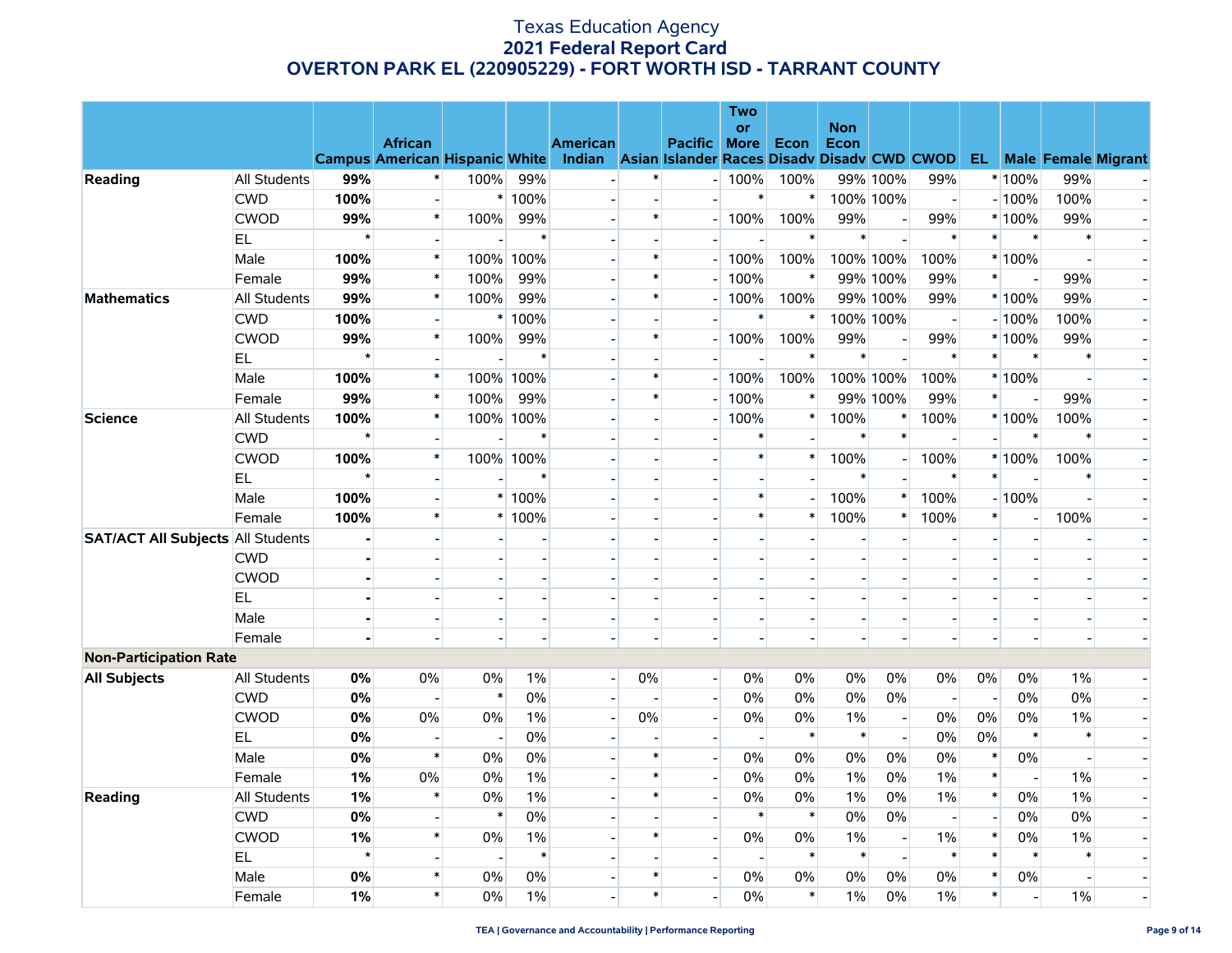|                                          |              |    | <b>African</b><br><b>Campus American Hispanic White</b> |       |       | <b>American</b><br>Indian Asian Islander Races Disady Disady CWD CWOD | <b>Pacific</b> | <b>Two</b><br>or<br><b>More</b> | Econ   | <b>Non</b><br>Econ |        |       | EL. |        |       | <b>Male Female Migrant</b> |
|------------------------------------------|--------------|----|---------------------------------------------------------|-------|-------|-----------------------------------------------------------------------|----------------|---------------------------------|--------|--------------------|--------|-------|-----|--------|-------|----------------------------|
| <b>Mathematics</b>                       | All Students | 1% |                                                         | $0\%$ | 1%    |                                                                       |                | $0\%$                           | 0%     | $1\%$              | $0\%$  | $1\%$ |     | $0\%$  | $1\%$ |                            |
|                                          | <b>CWD</b>   | 0% |                                                         |       | $0\%$ |                                                                       |                |                                 |        | $0\%$              | $0\%$  |       |     | 0%     | 0%    |                            |
|                                          | <b>CWOD</b>  | 1% |                                                         | $0\%$ | $1\%$ |                                                                       |                | 0%                              | 0%     | $1\%$              |        | $1\%$ |     | 0%     | 1%    |                            |
|                                          | EL.          |    |                                                         |       |       |                                                                       |                |                                 |        |                    |        |       |     |        |       |                            |
|                                          | Male         | 0% |                                                         | 0%    | 0%    |                                                                       |                | 0%                              | 0%     | 0%                 | 0%     | 0%    |     | 0%     |       |                            |
|                                          | Female       | 1% |                                                         | $0\%$ | $1\%$ |                                                                       |                | 0%                              |        | $1\%$              | $0\%$  | $1\%$ |     |        | $1\%$ |                            |
| <b>Science</b>                           | All Students | 0% |                                                         | $0\%$ | 0%    |                                                                       |                | 0%                              | $\ast$ | $0\%$              | $\ast$ | 0%    |     | 0%     | 0%    |                            |
|                                          | <b>CWD</b>   |    |                                                         |       |       |                                                                       |                |                                 |        |                    |        |       |     | $\ast$ |       |                            |
|                                          | <b>CWOD</b>  | 0% |                                                         | 0%    | 0%    |                                                                       |                |                                 |        | 0%                 |        | 0%    |     | $0\%$  | 0%    |                            |
|                                          | EL           |    |                                                         |       |       |                                                                       |                |                                 |        |                    |        |       |     |        |       |                            |
|                                          | Male         | 0% |                                                         |       | 0%    |                                                                       |                |                                 |        | 0%                 |        | $0\%$ |     | 0%     |       |                            |
|                                          | Female       | 0% |                                                         |       | $0\%$ |                                                                       |                |                                 |        | 0%                 |        | $0\%$ |     |        | $0\%$ |                            |
| <b>SAT/ACT All Subjects All Students</b> |              |    |                                                         |       |       |                                                                       |                |                                 |        |                    |        |       |     |        |       |                            |
|                                          | <b>CWD</b>   |    |                                                         |       |       |                                                                       |                |                                 |        |                    |        |       |     |        |       |                            |
|                                          | <b>CWOD</b>  |    |                                                         |       |       |                                                                       |                |                                 |        |                    |        |       |     |        |       |                            |
|                                          | EL           |    |                                                         |       |       |                                                                       |                |                                 |        |                    |        |       |     |        |       |                            |
|                                          | Male         |    |                                                         |       |       |                                                                       |                |                                 |        |                    |        |       |     |        |       |                            |
|                                          | Female       |    |                                                         |       |       |                                                                       |                |                                 |        |                    |        |       |     |        |       |                            |

- Indicates there are no students in the group.

\* Indicates results are masked due to small numbers to protect student confidentiality.

### **Part (viii): Civil Rights Data**

Part (viii)(I) This section provides information from the 2017-18 CRDC surveys, submitted by school districts to the Office for Civil Rights on measures of school quality, climate, and safety, including counts of in-school suspensions, out-of-school suspensions, expulsions, school related arrests, referrals to law enforcement, chronic absenteeism (including both excused and unexcused absences), incidences of violence, including bullying and harassment. (EL: English learner)

# **There is no data for this campus.**

**Part (viii)(II)** This section provides information from the 2017-18 CRDC surveys, submitted by school districts to the Office for Civil Rights, on the number of students enrolled in preschool programs and accelerated coursework to earn postsecondary credit while still in high school.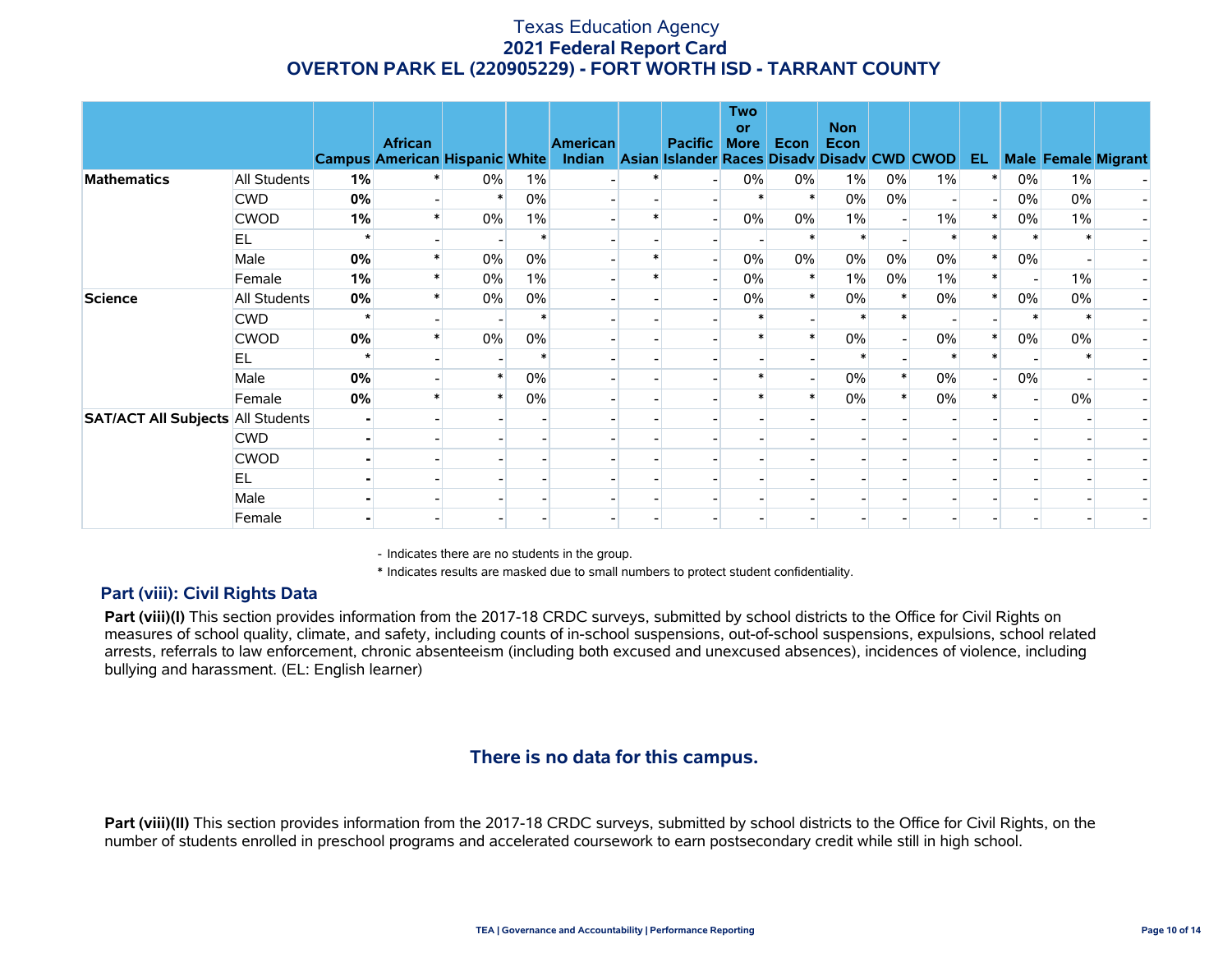# **There is no data for this campus.**

### **Part (ix): Teacher Quality Data**

This section provides information on the professional qualifications of teachers, including information disaggregated by high- and low-poverty schools on the number and percentage of (I) inexperienced teacher, principals, and other school leaders; (II) teachers teaching with emergency or provisional credentials; and (III) teachers who are not teaching in the subject or field for which the teacher is certified or licensed.

| <b>Low Poverty School</b>                                                                              |                       |                   |  |  |  |  |  |  |
|--------------------------------------------------------------------------------------------------------|-----------------------|-------------------|--|--|--|--|--|--|
|                                                                                                        |                       | <b>All School</b> |  |  |  |  |  |  |
|                                                                                                        | <b>Number Percent</b> |                   |  |  |  |  |  |  |
| Inexperienced Teachers, Principals, and Other School Leaders                                           | 2.0                   | 7.0%              |  |  |  |  |  |  |
| Teachers Teaching with Emergency or Provisional Credentials                                            | 1.0                   | 3.5%              |  |  |  |  |  |  |
| Teacher Who Are Not Teaching in the Subject or Field for Which<br>the Teacher is Certified or Licensed | 0.0                   |                   |  |  |  |  |  |  |

- Indicates there are no data available in the group.

Blank cell indicates there are no data available in the group.

### **Part (x): Per-pupil Expenditure**

This section provides information on the per-pupil expenditures of federal, state, and local funds, including actual personnel expenditures and actual non-personnel expenditures, disaggregated by source of funds, for each school district and campus for the 2020-21 fiscal year.

 *To be updated by June 30th, 2022.*

### **Part (xi): STAAR Alternate 2 Participation**

This section provides information on the number and percentage of students with the most significant cognitive disabilities who take STAAR Alternate 2, by grade and subject for the 2020-21 school year.

|                    | <b>State</b><br><b>Number</b> | <b>State</b><br><b>of</b> |    |    | <b>Rate District District Campus Campus</b><br>Number Rate of Number Rate of<br>of ALT2 ALT2 of ALT2 ALT2 of ALT2 | ALT <sub>2</sub> |
|--------------------|-------------------------------|---------------------------|----|----|-------------------------------------------------------------------------------------------------------------------|------------------|
| Grade 3            |                               |                           |    |    |                                                                                                                   |                  |
| Reading            | 4,966                         | $1\%$                     | 94 | 2% | $\overline{\phantom{0}}$                                                                                          |                  |
| <b>Mathematics</b> | 4,961                         | $1\%$                     | 94 | 2% |                                                                                                                   |                  |
| Grade 4            |                               |                           |    |    |                                                                                                                   |                  |
| Reading            | 5.046                         | $1\%$                     | 98 | 2% |                                                                                                                   |                  |
| <b>Mathematics</b> | 5,040                         | $1\%$                     | 97 | 2% | $\overline{\phantom{0}}$                                                                                          |                  |
| Grade 5            |                               |                           |    |    |                                                                                                                   |                  |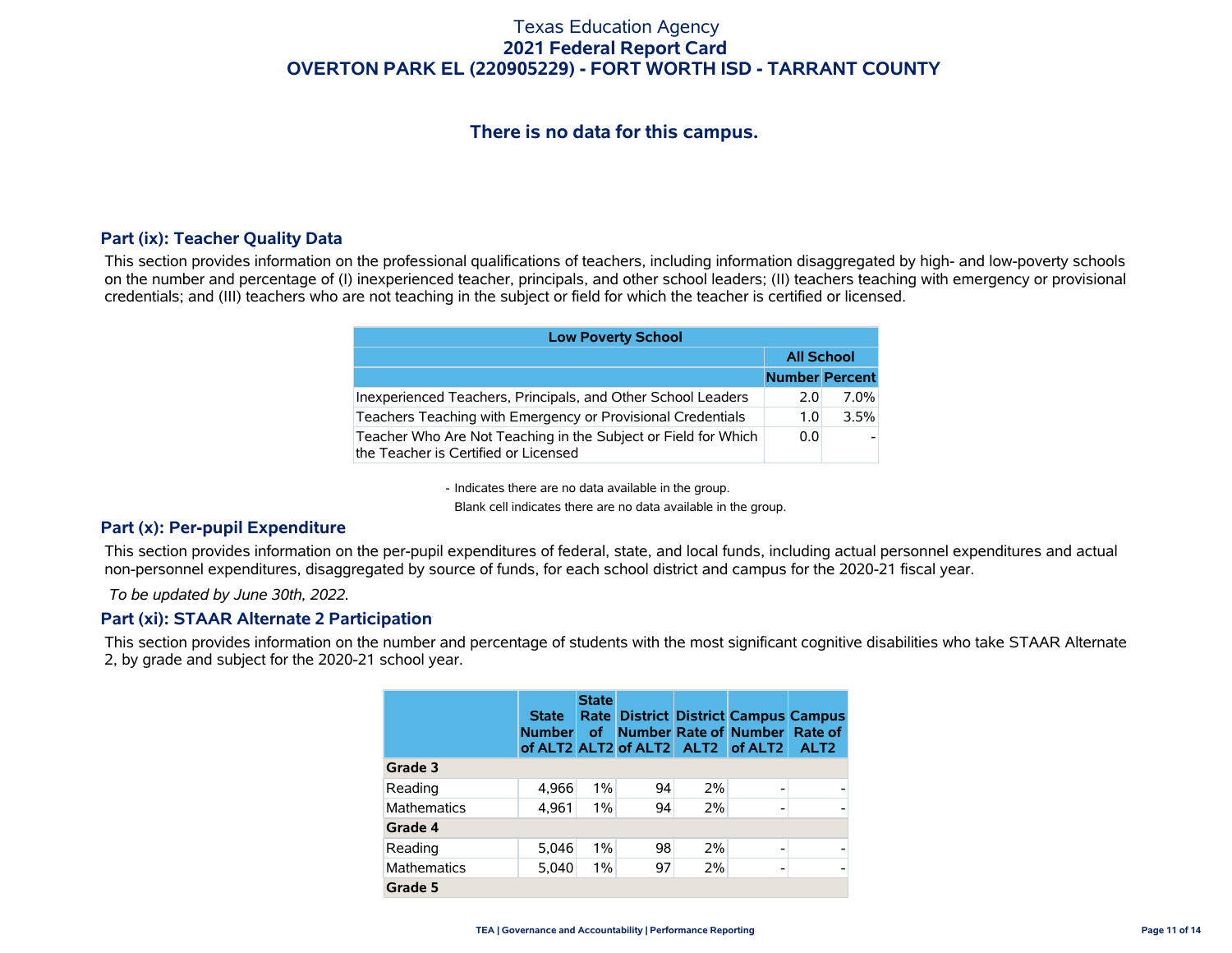|                      | <b>State</b><br><b>Number</b><br>of ALT2 ALT2 | <b>State</b><br>Rate<br>of | <b>Number Rate of</b><br>of ALT <sub>2</sub> | ALT <sub>2</sub> | <b>District District Campus Campus</b><br><b>Number</b><br>of ALT <sub>2</sub> | Rate of<br>ALT <sub>2</sub> |
|----------------------|-----------------------------------------------|----------------------------|----------------------------------------------|------------------|--------------------------------------------------------------------------------|-----------------------------|
| Reading              | 5,133                                         | 1%                         | 121                                          | 2%               |                                                                                |                             |
| <b>Mathematics</b>   | 5,138                                         | 1%                         | 121                                          | 2%               |                                                                                |                             |
| Science              | 5,130                                         | 1%                         | 121                                          | 2%               |                                                                                |                             |
| Grade 6              |                                               |                            |                                              |                  |                                                                                |                             |
| Reading              | 4,925                                         | $1\%$                      | 100                                          | 2%               |                                                                                |                             |
| <b>Mathematics</b>   | 4,923                                         | $1\%$                      | 99                                           | 2%               |                                                                                |                             |
| Grade 7              |                                               |                            |                                              |                  |                                                                                |                             |
| Reading              | 4,586                                         | $1\%$                      | 79                                           | 1%               |                                                                                |                             |
| <b>Mathematics</b>   | 4,581                                         | 1%                         | 79                                           | 2%               |                                                                                |                             |
| Grade 8              |                                               |                            |                                              |                  |                                                                                |                             |
| Reading              | 4,513                                         | $1\%$                      | 80                                           | 2%               |                                                                                |                             |
| <b>Mathematics</b>   | 4,507                                         | 1%                         | 79                                           | 1%               |                                                                                |                             |
| Science              | 4,492                                         | 1%                         | 80                                           | 1%               |                                                                                |                             |
| <b>End of Course</b> |                                               |                            |                                              |                  |                                                                                |                             |
| English I            | 4,504                                         | 1%                         | 78                                           | 1%               |                                                                                |                             |
| English II           | 4,092                                         | 1%                         | 78                                           | 1%               |                                                                                |                             |
| Algebra I            | 4,514                                         | 1%                         | 76                                           | 1%               |                                                                                |                             |
| Biology              | 4.424                                         | $1\%$                      | 75                                           | 1%               |                                                                                |                             |
| <b>All Grades</b>    |                                               |                            |                                              |                  |                                                                                |                             |
| All Subjects         | 85,481                                        | 1%                         | 1,649                                        | 2%               |                                                                                |                             |
| Reading              | 37,771                                        | 1%                         | 728                                          | 1%               |                                                                                |                             |
| <b>Mathematics</b>   | 33,664                                        | 1%                         | 645                                          | 2%               |                                                                                |                             |
| Science              | 14.046                                        | $1\%$                      | 276                                          | 1%               |                                                                                |                             |

- Indicates there are no students in the group.

\* Indicates results are masked due to small numbers to protect student confidentiality.

### **Part (xii): Statewide National Assessment of Educational Progress (NAEP)**

This section provides results on the state academic assessments in reading and mathematics in grades 4 and 8 of the 2019 National Assessment of Educational Progress, compared to the national average of such results.

| <b>State Level: 2019 Percentages at NAEP Achievement Levels</b> |                 |                                   |    |                                            |    |                     |           |                                       |           |           |
|-----------------------------------------------------------------|-----------------|-----------------------------------|----|--------------------------------------------|----|---------------------|-----------|---------------------------------------|-----------|-----------|
|                                                                 |                 | %<br><b>Below</b><br><b>Basic</b> |    | %<br>At or<br><b>Above</b><br><b>Basic</b> |    | %<br>At or<br>Above |           | %<br>At<br><b>Proficient Advanced</b> |           |           |
| Grade                                                           | <b>Subject</b>  | <b>Student Group</b>              |    |                                            |    | <b>TX US TX US</b>  | <b>TX</b> | <b>US</b>                             | <b>TX</b> | <b>US</b> |
|                                                                 | Grade 4 Reading | Overall                           | 39 | -34                                        | 61 | 66                  | 30        | 35                                    |           | 9         |
|                                                                 |                 | <b>Black</b>                      | 52 | 52                                         | 48 | 48                  | 16        | 18                                    | 2         | 3         |
|                                                                 |                 | Hispanic                          | 48 | 45                                         | 52 | 55                  | 21        | 23                                    | 3         | 4         |
|                                                                 |                 | White                             | 22 | 23                                         | 78 | 77                  | 48        | 45                                    | 12        | 12        |
|                                                                 |                 | American Indian                   | ∗  | 50                                         | *  | 50                  | *         | 19                                    | *         | 3         |
|                                                                 |                 | Asian                             | 11 | 18                                         | 89 | 82                  | 65        | 57                                    | 25        | 22        |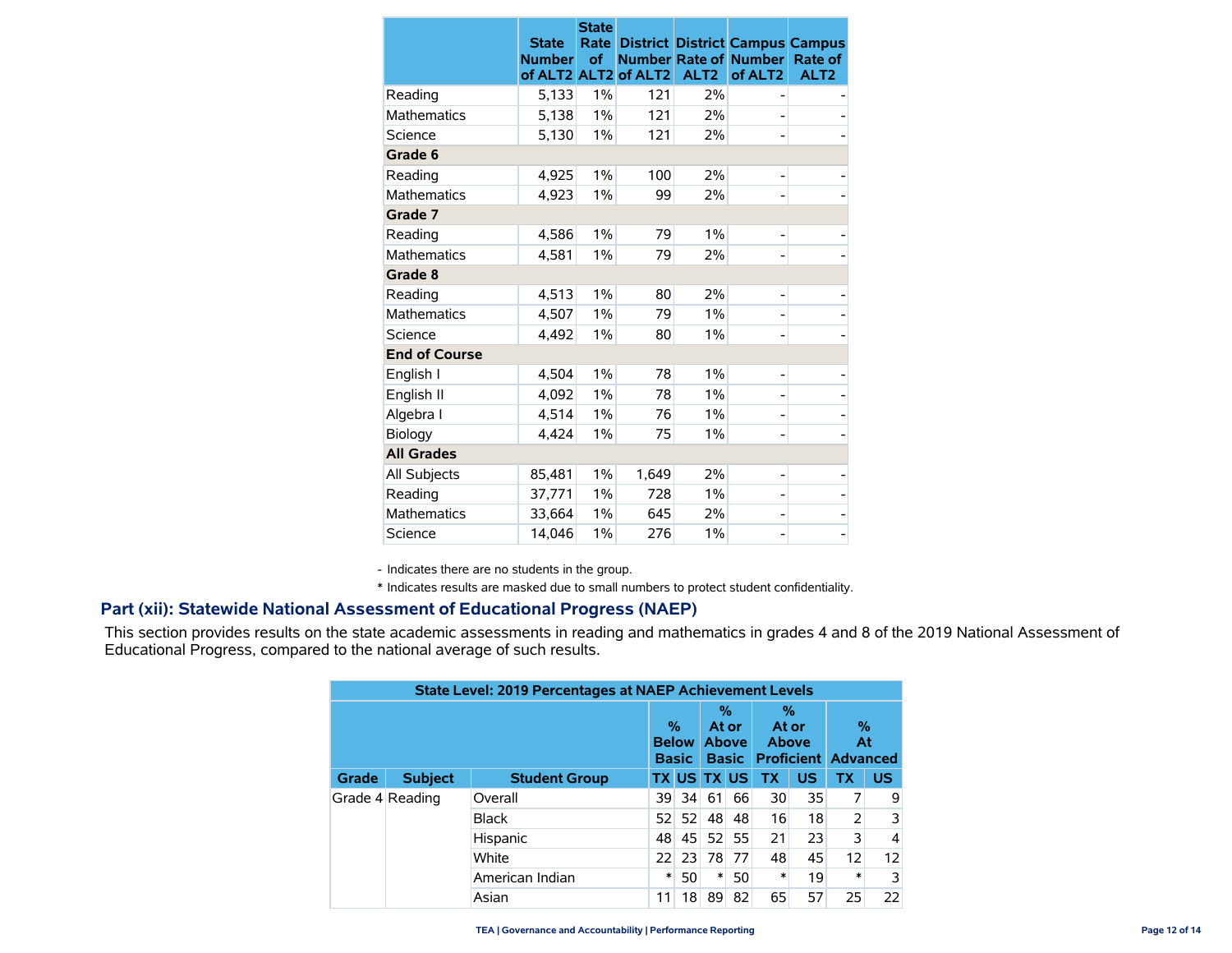|              |                     | State Level: 2019 Percentages at NAEP Achievement Levels |                            |       |                                               |    |                            |           |                                       |                |
|--------------|---------------------|----------------------------------------------------------|----------------------------|-------|-----------------------------------------------|----|----------------------------|-----------|---------------------------------------|----------------|
|              |                     |                                                          | %<br>Below<br><b>Basic</b> |       | $\%$<br>At or<br><b>Above</b><br><b>Basic</b> |    | %<br>At or<br><b>Above</b> |           | %<br>At<br><b>Proficient Advanced</b> |                |
| <b>Grade</b> | <b>Subject</b>      | <b>Student Group</b>                                     |                            |       | <b>TX US TX US</b>                            |    | <b>TX</b>                  | <b>US</b> | <b>TX</b>                             | US.            |
|              | Grade 4 Reading     | Pacific Islander                                         | $\ast$                     | 42    | $\ast$                                        | 58 | $\ast$                     | 25        | *                                     | 4              |
|              |                     | Two or More Races                                        | 26                         | 28    | 74                                            | 72 | 38                         | 40        | 6                                     | 11             |
|              |                     | Econ Disadv                                              |                            | 47    | 50                                            | 53 | 19                         | 21        | 3                                     | 3              |
|              |                     | <b>Students with Disabilities</b>                        | 79                         | 73    | 21                                            | 27 | 8                          | 10        | 1                                     | $\overline{2}$ |
|              |                     | English Language Learners                                |                            | 65    | 39                                            | 35 | 12                         | 10        | $\overline{a}$                        | $\mathbf{1}$   |
|              | Mathematics Overall |                                                          | 16                         | 19    | 84                                            | 81 | 44                         | 41        | 9                                     | 9              |
|              |                     | <b>Black</b>                                             | 24                         | 35    | 76                                            | 65 | 32                         | 20        | 3                                     | $\overline{2}$ |
|              |                     | Hispanic                                                 | 19                         | 27    | 81                                            | 73 | 35                         | 28        | $\overline{4}$                        | 3              |
|              |                     | White                                                    | 8                          | 11    | 92                                            | 89 | 59                         | 52        | 16                                    | 12             |
|              |                     | American Indian                                          | $\ast$                     | 33    | $\ast$                                        | 67 | *                          | 24        | $\ast$                                | $\overline{4}$ |
|              |                     | Asian                                                    | 4                          | 7     | 96                                            | 93 | 82                         | 69        | 45                                    | 28             |
|              |                     | Pacific Islander                                         | $\ast$                     | 36    | $\ast$                                        | 64 | *                          | 28        | $\ast$                                | 6              |
|              |                     | Two or More Races                                        | 9                          | 16    | 91                                            | 84 | 51                         | 44        | 9                                     | 10             |
|              |                     | Econ Disadv                                              |                            | 29    | 79                                            | 71 | 32                         | 26        | 3                                     | 3              |
|              |                     | Students with Disabilities                               |                            | 54    | 45                                            | 46 | 13                         | 14        | 1                                     | $\overline{2}$ |
|              |                     | English Language Learners                                |                            | 41    | 76                                            | 59 | 29                         | 16        | 2                                     | 1              |
|              | Grade 8 Reading     | Overall                                                  | 33                         | 27    | 67                                            | 73 | 25                         | 34        | $\overline{2}$                        | 4              |
|              |                     | <b>Black</b>                                             | 53                         | 46    | 47                                            | 54 | 41                         | 15        | n/a                                   | 1              |
|              |                     | Hispanic                                                 |                            | 37    | 62                                            | 63 | 19                         | 22        | 1                                     | 2              |
|              |                     | White                                                    |                            | 18    | 80                                            | 82 | 35                         | 42        | 3                                     | 5              |
|              |                     | American Indian                                          |                            | 41    | $\ast$                                        | 59 | $\ast$                     | 19        | $\ast$                                | $\mathbf{1}$   |
|              |                     | Asian                                                    | 8                          | 13    | 92                                            | 87 | 59                         | 57        | 11                                    | 13             |
|              |                     | Pacific Islander                                         | $\ast$                     | 37    | $\ast$                                        | 63 | *                          | 25        | $\ast$                                | 2              |
|              |                     | Two or More Races                                        | 26                         | 24    | 74                                            | 76 | 25                         | 37        | 1                                     | 5              |
|              |                     | Econ Disadv                                              | 43                         | 40    | 57                                            | 60 | 15                         | 20        | n/a                                   | 1.             |
|              |                     | <b>Students with Disabilities</b>                        | 81                         | 68    | 19                                            | 32 | 3                          | 7         | n/a                                   | n/a            |
|              |                     | English Language Learners                                | 66                         | 72    | 34                                            | 28 | 4                          | 4         | n/a                                   | n/a            |
|              | Mathematics Overall |                                                          | 32                         | 31    | 68                                            | 69 | 30                         | 34        | 7                                     | 10             |
|              |                     | <b>Black</b>                                             | 48                         | 53    | 52                                            | 47 | 16                         | 14        | $\overline{2}$                        | 2              |
|              |                     | Hispanic                                                 | 37                         | 43    | 63                                            | 57 | 21                         | 20        | 3                                     | 4              |
|              |                     | White                                                    | 20 <sup>°</sup>            | 20    | 80                                            | 80 | 44                         | 44        | 13                                    | 13             |
|              |                     | American Indian                                          | $\ast$                     | 49    | ∗                                             | 51 | $\ast$                     | 15        | *                                     | 3              |
|              |                     | Asian                                                    | 10                         | 12    | 90 <sup>°</sup>                               | 88 | 71                         | 64        | 36                                    | 33             |
|              |                     | Pacific Islander                                         | $\ast$                     | 45    | $\ast$                                        | 55 | $\ast$                     | 21        | *                                     | 4              |
|              |                     | Two or More Races                                        | 25                         | 27    | 75                                            | 73 | 41                         | 38        | 11                                    | 12             |
|              |                     | Econ Disadv                                              | 41                         | 46    | 59                                            | 54 | 19                         | 18        | 2                                     | 3              |
|              |                     | Students with Disabilities                               | 73                         | 73    | 27                                            | 27 | 5                          | 6         | 1                                     | 2              |
|              |                     | English Language Learners                                |                            | 60 72 | 40                                            | 28 | 8                          | 5         | 1                                     | $\mathbf{1}$   |